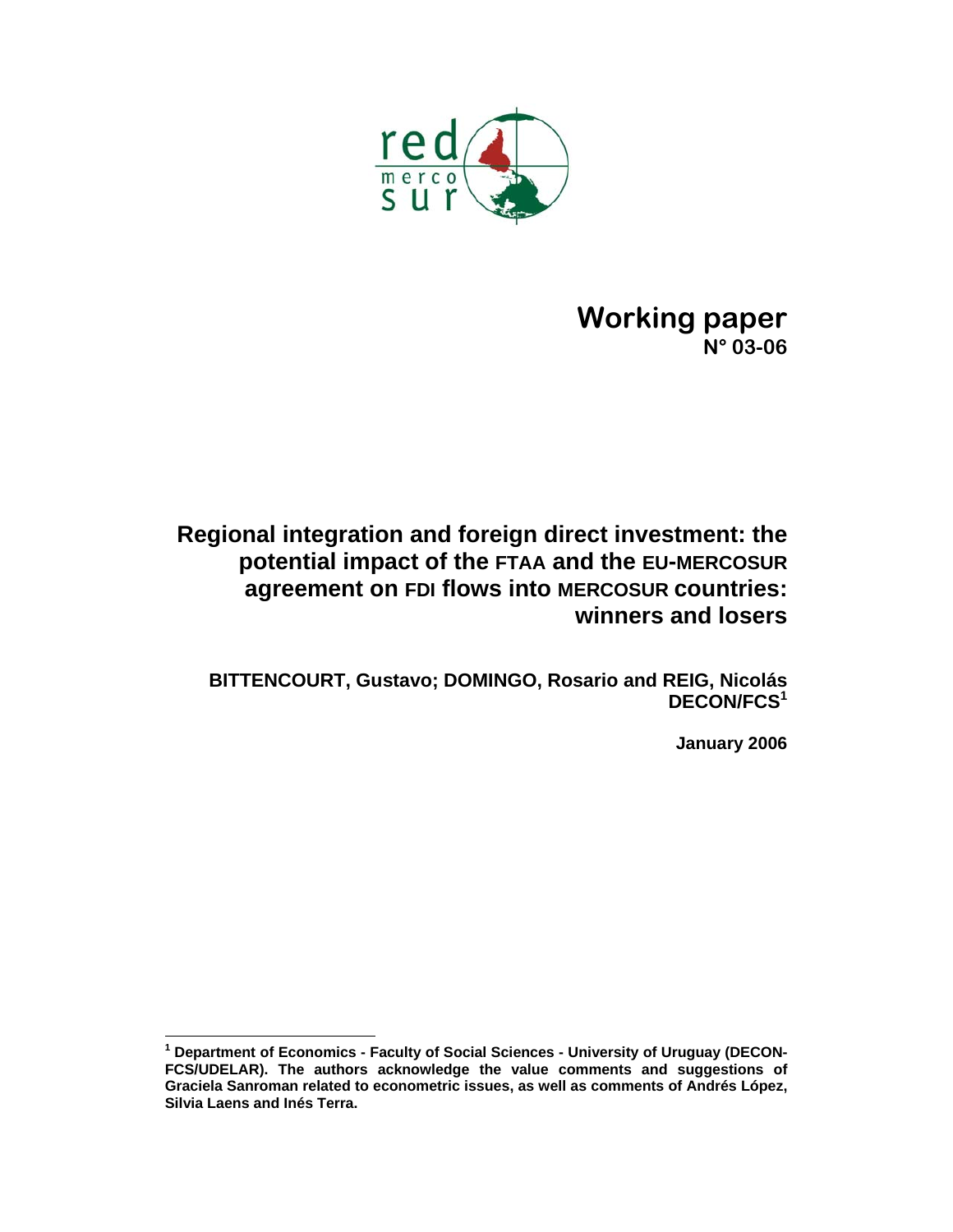**Regional integration and foreign direct investment: the potential impact of the FTAA and the EU-MERCOSUR agreement on FDI flows into MERCOSUR countries: winners and losers** 

> **Gustavo Bittencourt Rosario Domingo Nicolás Reig L.<sup>1</sup>**

> > **Final Document**  January 2006

# **1. INTRODUCTION**

The purpose of this paper, that complements the working paper of Lopez and Orlicki, presented previously in this document, is to analyze some additional issues related to foreign direct investment (FDI) and to the development of regional integration agreements (RIA).

Firstly, we include additional variables to the baseline model of FDI determinants. These variables are related to the external sector and to the relative size of economies that are involved in each bilateral relationship. They allow us to obtain some conclusions about FDI expansion forms in MERCOSUR countries and to progress in the analysis of which could be transnational corporations (TNC) most probably strategies in the frame work of new integration agreements, particularly, if it is possible that some of these enterprises could follow complex integration strategies. These new expansion forms have been becoming important in world economy in the last years, and they go beyond the "horizontal" and "vertical" TNCs strategies that have been traditional in MERCOSUR countries.

Secondly, as estimations with the general model only allow to capture the average impact of integration agreements, the analysis of "winners" and "losers" is disaggregated at country level, with the purpose to consider possible effects of agreements on each MERCOSUR country in the frame work of ALCA and MERCOSUR-EU.

The paper is organized in the following form: first, we presented an analysis of the evolution of bilateral FDI flows and the relationship between external openness and investment. Second, different theoretical and methodological issues linked with gravity

 $\overline{a}$ 1 Department of Economics - Faculty of Social Sciences - University of Uruguay (dECON-FCS-UdelaR). The authors acknowledge the value comments and suggestions of Graciela Sanroman related to econometric issues, as well as comments of Andrés López, Silvia Laenz and Inés Terra.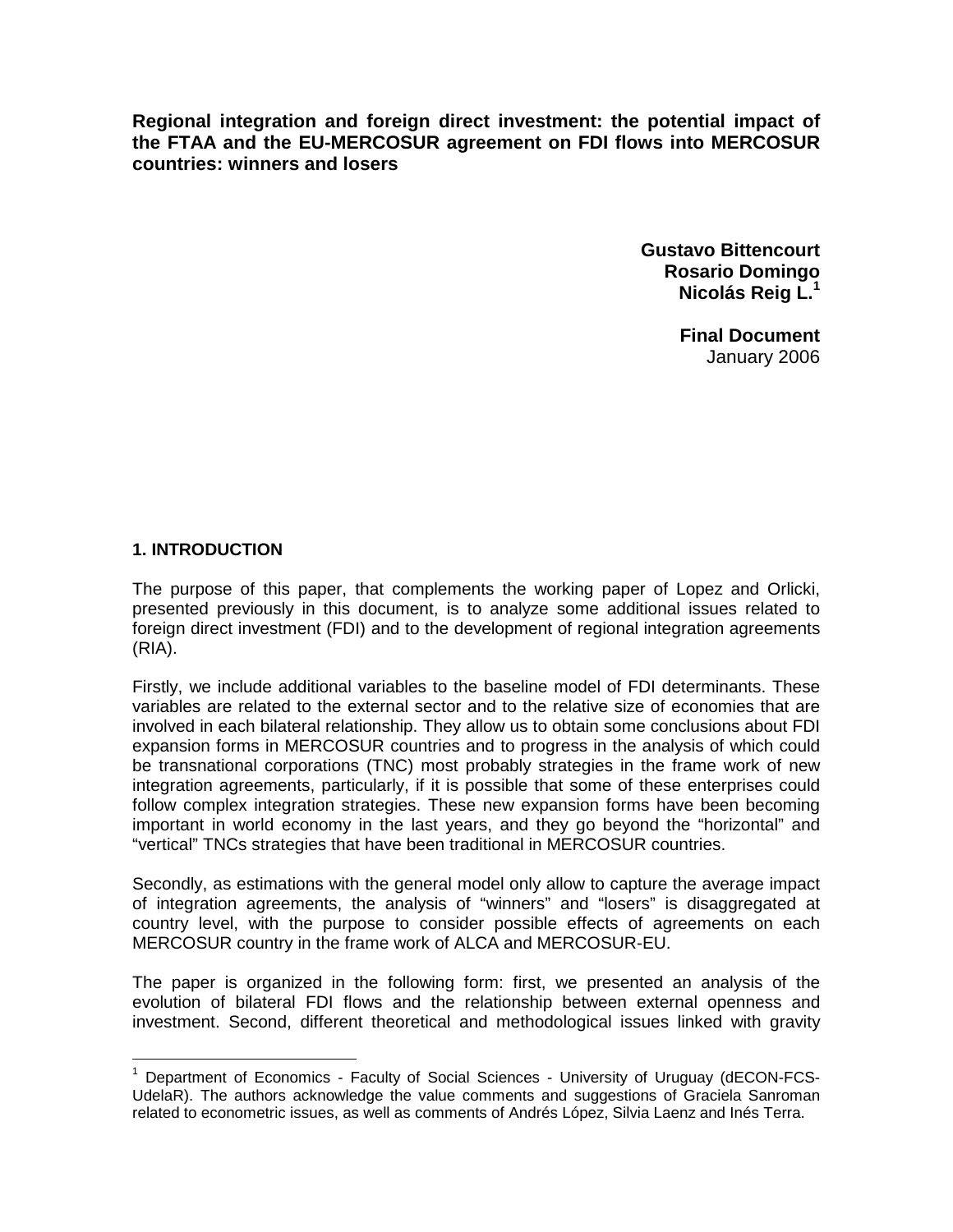models and that affect the objectives of this research are discussed, as well as theoretical issues related to complex integration strategies and the analysis of winner and losers. Third, we present the econometric model. Fourth, the empirical results related to FDI expansion forms and to winners and losers in integration process are described, particularly possible winners and losers among MERCOSUR countries in an agreement with ALCA or EU. In the last part, the main conclusions of the research are presented.

### **1.1 FDI bilateral flows**

World bilateral flows of FDI increased between 1983 and 2003. Flows from the European Union (EU) had a clear predominance and determined the global trend. EU flows also induced a strong fluctuation in the global trend of world FDI observed in 1998-2002. Between 1997 and 2000, world bilateral FDI multiplied by three, FDI outflows of the European countries to countries not belonging to the EU decrease, meanwhile bilateral flows among the countries of EU agreement multiplied by five. At the end of the analyzed period (2003) FDI reached the levels of 1997 (figure 1).



**Figure 1 Bilateral FDI, 1983-2003** 

Source: Own elaboration on the basis of OECD (2004).

The increase of bilateral FDI flows observed at the end of the nineties has been strongly associated with the wave of cross-border mergers and acquisitions (M&A) that have been mainly concentrated on enterprises of developed countries. The European transnational corporations (TNC) have played the main role in this progress. They have fulfilled near 70% of the purchases, between 1998 and 2000 (figure 2).

These cross-border mergers and acquisitions were concentrated on the EU and the NAFTA, the most important sellers. The presence of the EU as the principal buyer and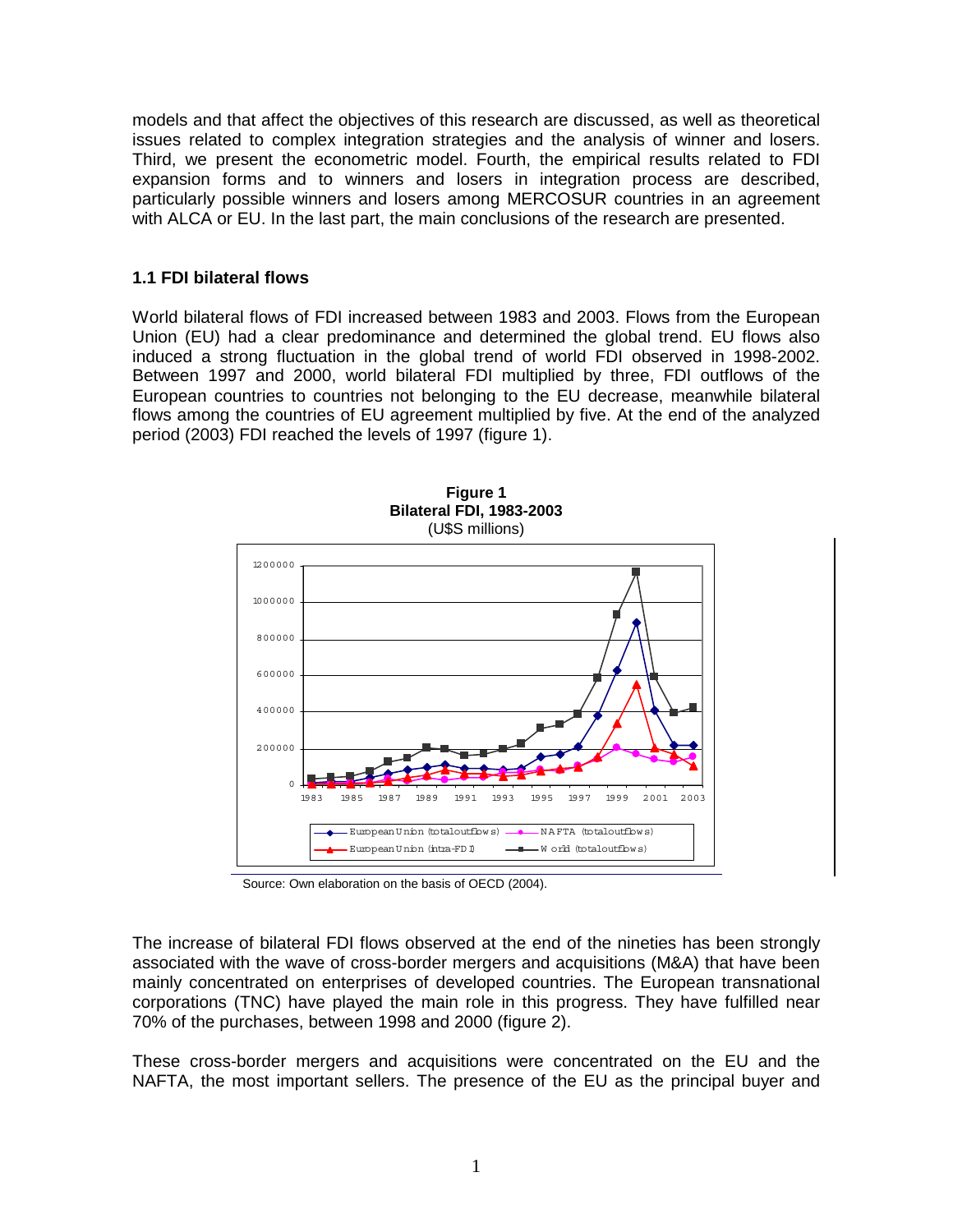seller is a confirmation that the increase in bilateral FDI flows among European countries has been strongly related to M&A (figure 3).



**Figure 2 Cross-border Mergers & Acquisitions, by Region of Buyer,** 

Source: Own elaboration on the basis of UNCTAD (2003 and 2004).





Source: Own elaboration on the basis of UNCTAD (2003 and 2004).

Bilateral FDI flows to MERCOSUR countries have shown a similar trend with global flows. During the eighties the inflows to the region were very low, although they tended to grow slightly. From the first years of the nineties these inflows increased sharply. At the end of this decade, in accordance with the evolution of world FDI, MERCOSUR countries duplicated the inflow of FDI.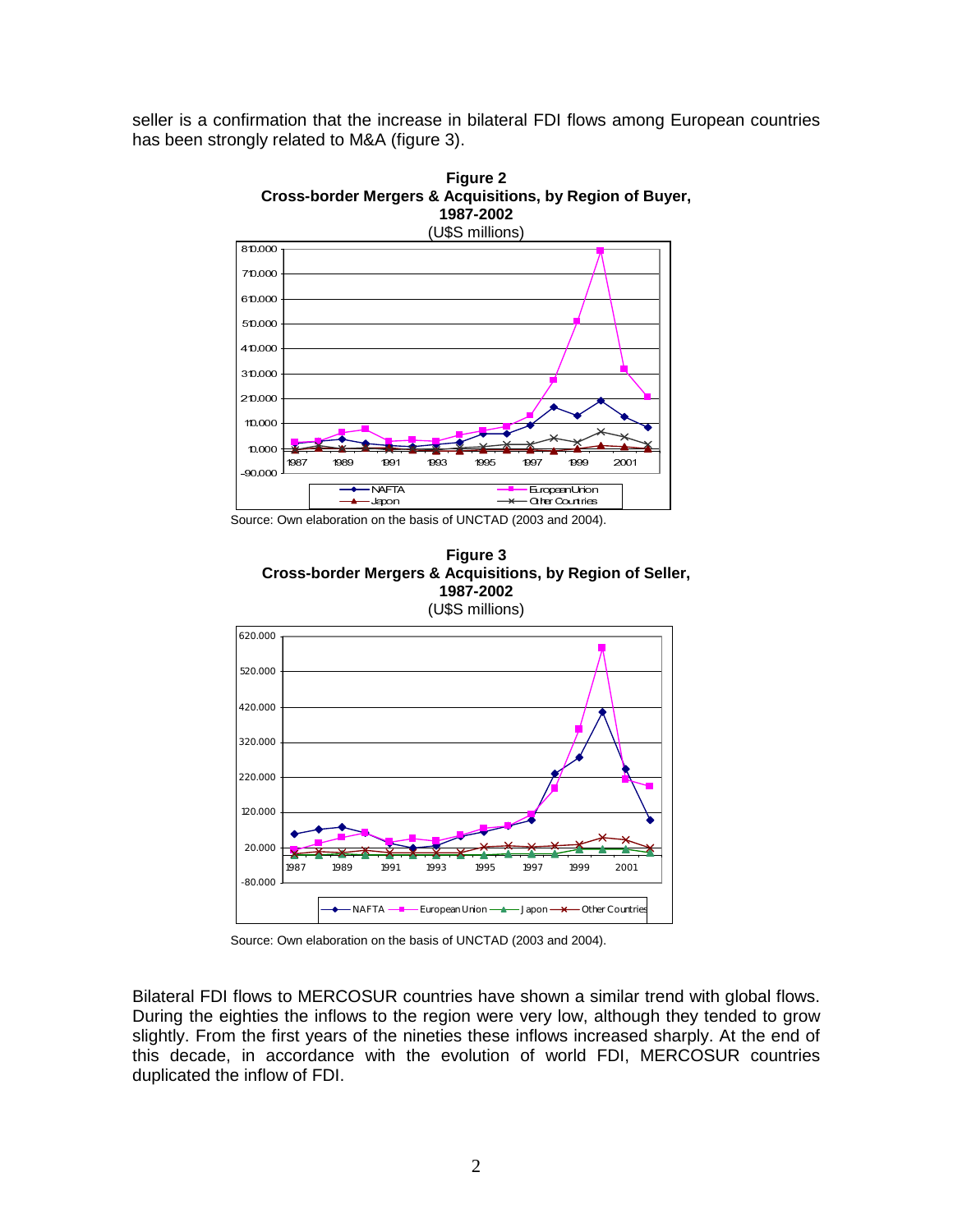The principal source of this FDI was the EU countries and their investments were mostly related to the privatization of public enterprises at the beginning of the decade, and to the wave of cross-border mergers and acquisitions observed in the world at the late 90's. Even though the information sources of M&A process are not entirely comparative with the data of FDI registered at the balance of payments statistics, we can assert that an important percentage of the investment received by MERCOSUR countries during the nineties belonged to M&A (figure 4). The evolution of bilateral investment flows among MERCOSUR countries and the principal investors in the region was not necessarily determined by the integration agreement, though it coincides in time with the establishment of the expanded market. Instead, these flows followed the trend observed in the world economy.

**Figure 4** 



Source: Own elaboration on the basis of OCDE (2004) and UNCTAD (2003 and 2004).

The importance of this trend makes necessary to discriminate a more "normal" period of FDI inflows to the region (1984-1997) to evaluate the conclusions that we could extract when we incorporate in the model a phenomenon that is unlikely to happen in the next future with such magnitude.

### **1.2 FDI and trade openness**

The external openness of economies, measured as the sum of trade flows (exports and imports) on the gross domestic product (GDP), is a variable of interest in the analysis of winners and losers of FDI in the framework of an integration process. Different theoretical approaches propose that the most open economies are those that have the greatest possibilities to capture FDI. As we propose in the next section, traditional expansion forms of TNCs (horizontal or market seeking) could be yielding space to vertical or complex forms which involve more intensive external trade. It could be possible to associate a great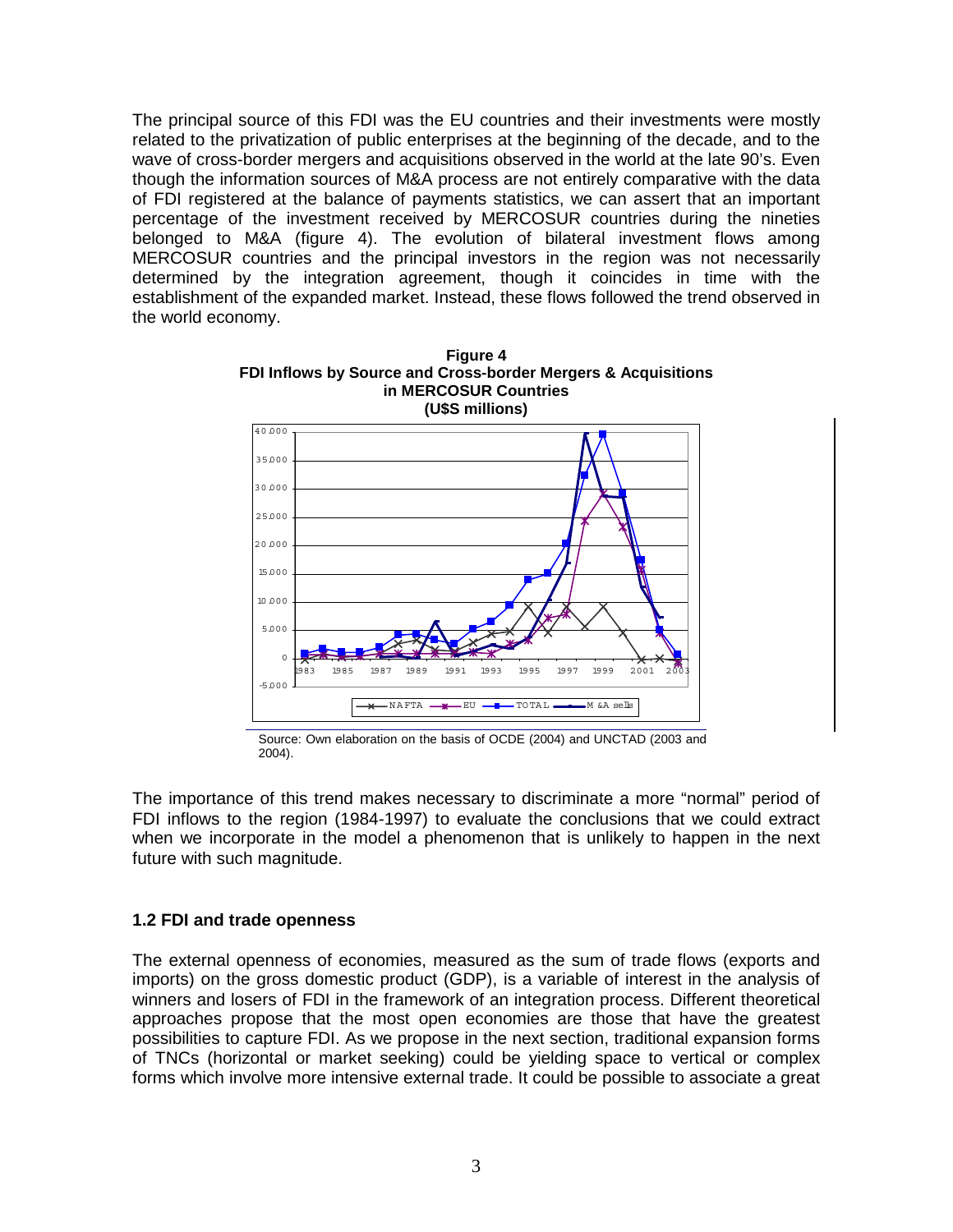level of external openness with more open transnational expansion forms which could attract FDI, particularly FDI from developed to developing countries.

This relationship between FDI and external openness would appear to be confirmed by some examples. Asian countries, the member of Agreement of South Eastern Asian Nations (ASEAN) as well as China, Hong Kong and Korea present a correlation between the openness degree and the participation of FDI on the GDP, as it is shown in figure 5.



**Figure 5 Asia: Openness and FDI/GDP, 1983-2002**

In the case of Mexico and the regional integration agreements (RIAs) developed among Latin America countries, this relationship only appears in the Central America Common Market (CACM) and in Mexico, and it is not present in MERCOSUR and the Andean Community (CAN) (figure 6).



Source: Own elaboration on the basis of OCDE (2004) and World Bank (2004).

Source: Own elaboration on the basis of OCDE (2004) and World Bank (2004).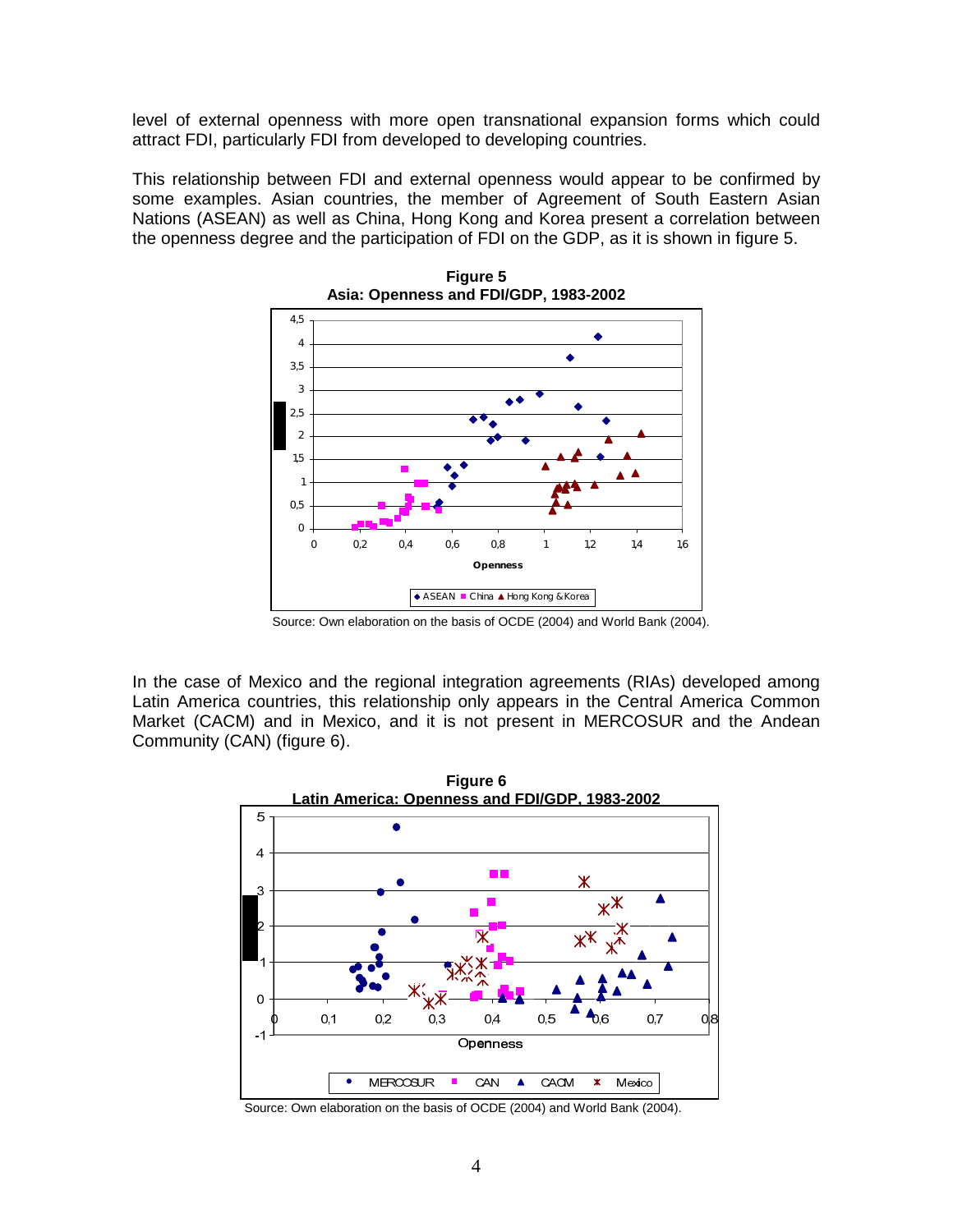# **2. THEORETICAL ISSUES**

Some topics that complement the theoretical framework presented in Lopez and Orlicki working paper shown previously were discussed in this paper. First we present some issues that contributes to enrich the theoretical base of gravity models and to select the variables to incorporate in the descriptive model. Particularly, issues that allow us to consider different strategies that TNC could follow in the frame work of the new integration agreements that MERCOSUR countries are exploring. Secondly, different approaches about winners and losers in the regional integration agreements are analyzed. The way in which "current" winners (losers) can become losers (winners) in the context of an integration agreement with developed countries depends on the possibilities to generate a transition towards strategies that are currently becoming important in the TNC global behavior.

# **2.1 Theoretical aspects related to gravity models and transnational expansion forms**

The gravity models include a set of descriptive variables as GDP of the host and the source country, the distance between both countries, GDP of the integration agreement to which both countries belong to, and other variables that define particular characteristics of the countries (for example, trade openness degree, privatizations, politic risk). The combination of different theoretical issues presented in some analytical frameworks, particularly Markusen's "knowledge-capital" model and a set of typology of TNC strategies (for example Dunning, 1993; Trajtenberg and Vigorito, 1982; and UNCTAD, 1993), can contribute to define the variable set to be included in the descriptive model and to identify predominant transnational expansion forms. This will enrich the theoretical base of gravity models.

Markusen and Maskus (2001) indicate the existence of two basic models to include transnational firms in the traditional theoretical approaches of international trade: the "horizontal" and the "vertical" model. In the horizontal model, the firm produces similar types of goods and services in different countries and it principal strategy is "marketseeking". In the vertical model, the firm separate different steps of its chain value in order to take advantage of factor price differentials across countries ("resource-seeking" strategy). The first model could characterize most FDI flows among developed countries, where TNCs would obtain advantages over domestic firms, by the presence of economies of scale at the firm level. The second model would typify north-south FDI flows. However north-south and south-south flows may also be horizontal if there are high trade barriers to imports.

These authors integrate both models in a new theoretical frame ("knowledge-capital" model) which allows to analyze the determinants of three strategies or expansion forms: domestic, horizontal and vertical, and make predictions about the relationship between TNC's affiliates and trade. They indicate that affiliate's production and the trade of some specific good could be substitutes in the "horizontal" model while they could be complementary in the "vertical" model. These authors, using the "knowledge-capital" model, suggest that affiliates' production and trade tend to be substitutes between similar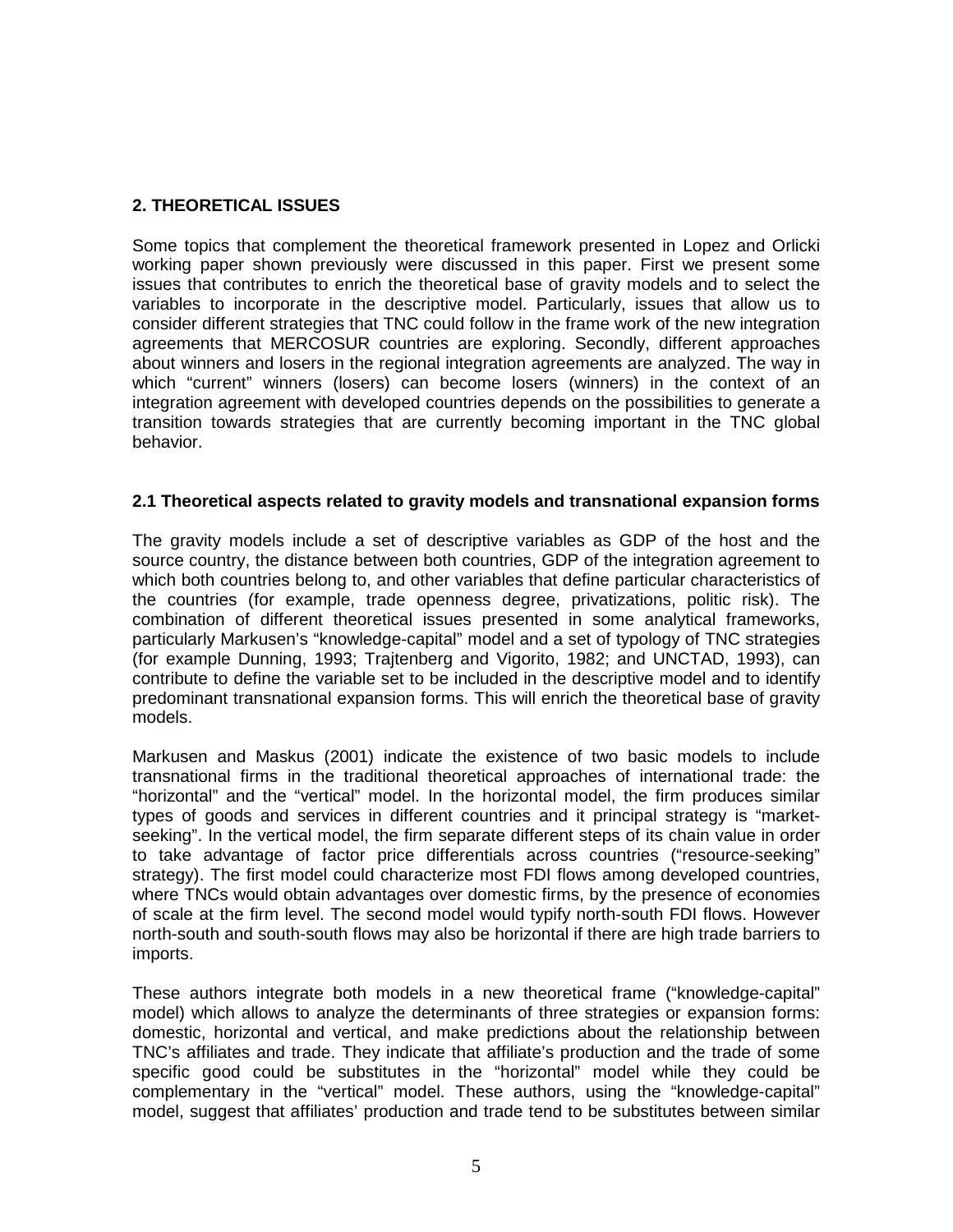countries, and to be complementary when countries have great differences in their relative factor endowment.

Starting from a division between "open" and "closed" forms of transnational expansion, as it is usually in the literature about TNC, especially in those interpretations that attempt to link TNCs strategies with their external trade, Bittencourt (2003) associates these forms with the categories defined in the analytic framework proposed by Dunning (1993), differentiating among FDI market seeking, resource seeking, efficiency seeking and assets seeking.

This author does a classification crossing "basic" expansion forms (closed or oriented to the internal market and opened or oriented to external markets) and entry forms of FDI. Basic expansion forms include semi-open forms, which can imply a market seeking logic in regional markets, as well as the development of international trade, which give them some particularities. The key aspect in the differentiation between open and closed forms is the propensity of FDI to external trade, especially to export, if FDI is located in developing  $countries<sup>2</sup>$ .

Therefore, it is important to consider simultaneously the question of transnational expansion forms and FDI determinants. In the baseline model we include two additional variables: *Simisize*, an indicator of similar countries size which could allow to capture horizontal transnational expansion forms; and *XMH* that represents the external openness of the host economy. In other model specifications we include variables that represent the export projection to capture some issue that allow us to identify predominant expansion forms in bilateral relationship between countries blocs.

Most of the empirical studies about FDI and regional integration only explore two motives for firms to expand abroad (horizontal and vertical FDI). It is important to consider other two new tendencies of FDI besides those two TNCs strategies -just like UNCTAD does in its World Investment Reports 2004-, the role that cross-border mergers and acquisitions (M&A) has played in the increase of FDI and the "complex integration strategies" increasingly followed by TNCs that are both horizontally and vertically integrated. Yeaple (2003) has defined this type of TNCs as those which establish affiliates in some foreign countries to avoid transport cost and establish affiliates in others to take advantage of factor price differentials. This strategy creates complementarities between the two types of affiliates.

The explanation of when TNCs follow complex integration strategies is that "north-north and north-south FDI reduce the cost of serving international markets in complementary ways, creating complementarities between the two forms of FDI. Firms that undertake vertical (horizontal) foreign investments lower their unit costs and thereby expand their sales. Having expanded the number of units sold, these firms stand to gain proportionately more by further reducing their unit cost by undertaking horizontal (vertical) foreign investment" (Yeaple, 2003).

This strategy creates dependence between the level of FDI in one country and the characteristics and policies of its neighbors. Two locations may either be complements or substitutes, and this relation will depend on the industry characteristics such as the level of transport cost, the factor intensity of production, and the cost of investing abroad. When

 $\overline{\phantom{a}}$ 

 $2$  See these categories description in Bittencourt (2003).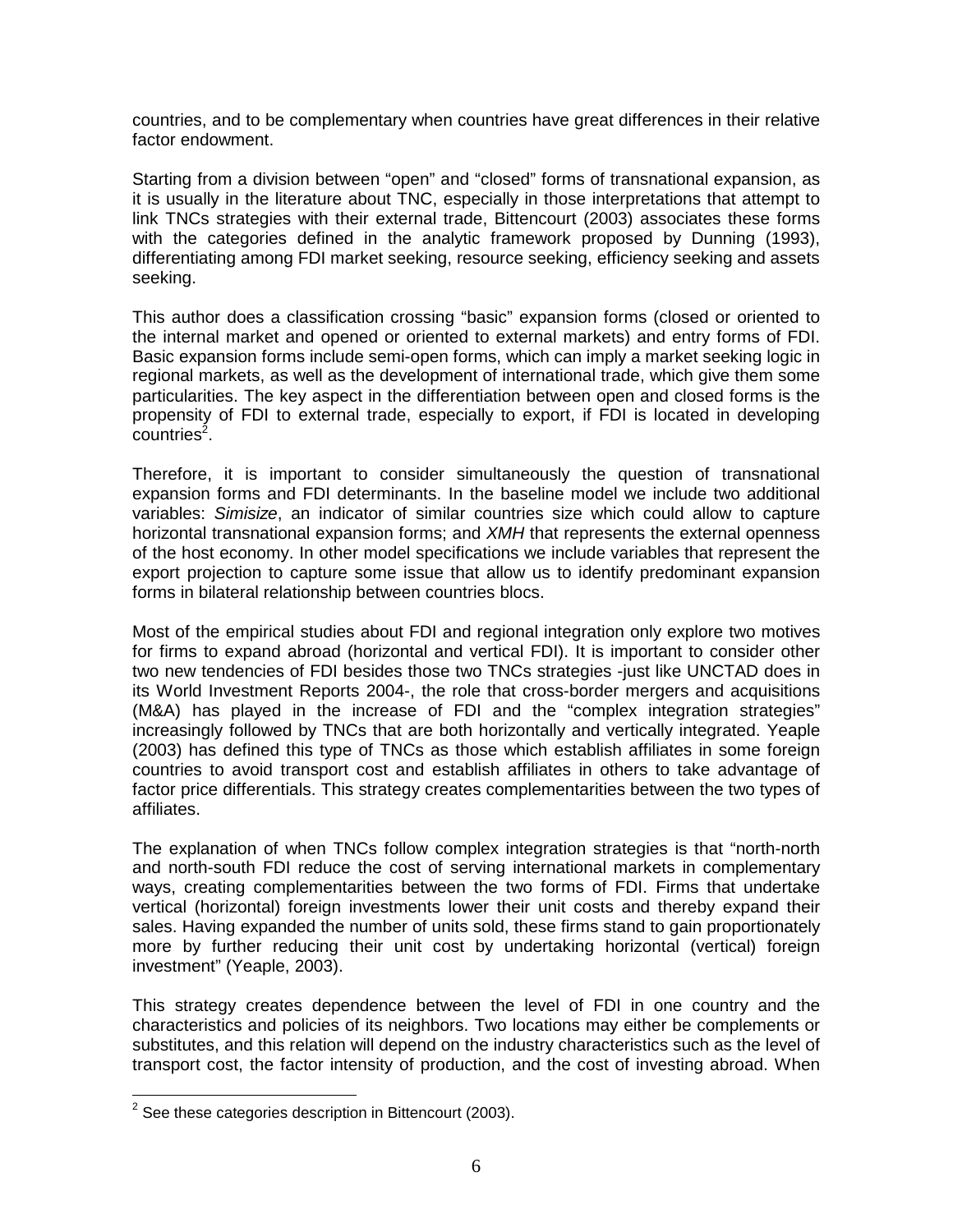transport costs fall, as occurs in regional integration agreements, it is possible that locations that were once substitutes may have become complements.

In other words, when some industries have specific characteristics that allow complex integration strategies and when transport cost fall by a regional integration agreement, it is possible that horizontal affiliates may transform in vertical affiliates in the framework of an international complex integration strategy developed by the firm. This could be an important aspect to understand FDI in Mexico or in some Central America countries as well as FDI from developed countries to China and other Asian countries, and intra-Asian FDI. Also it should be considered to analyze in perspective the FDI in MERCOSUR in the framework of regional integration agreement with developed countries.

The incorporation of these concepts to econometric models is complex. The variables used in the modelization to consider the effects of "FDI creation", "FDI diversion", and "FDI dilution" are strongly associated with the horizontal and vertical FDI, but they are not associated with a possible transition between both forms of FDI. We discriminate the general model between countries' blocs with the purpose to include some dimension of this strategy.

We have not found theoretical works that include M&A in general equilibrium models. It is not clear that M&A are connected with the most conventional determinants of FDI: size and dynamics of host market (horizontal FDI) or factorial endowment or trade openness of host economy (vertical FDI). The hypothesis is that M&A are related to disturbance in the global oligopolies linked to regulatory or technological changes.

# **2.3 Winners and Losers**

The formation of a regional integration agreement (RIA) can imply more extra regional investment for the region as a whole but this does not mean more FDI in each member of the RIA. FDI may have an unequal distribution across countries that form the regional agreement. As De Sousa & Lochard (2004) assumed "additional FDI flows generated by new memberships do not necessarily locate in the new members". Within a RIA there may be winners and losers, in terms of the amount of FDI received for each country.

There may be also a redistribute effect of FDI within the region (FDI dilution). It occurs when horizontal TNCs concentrate the production in a single country and supply others through trade when barriers to trade within the region are eliminate, or when FDI is relocated in new members that have lower production costs.

What determines whether a particular country win or lose? Most literature on RIA and FDI find that one of the factors that may explain who loses and who wins is country size. Firms may not want to invest in a small country when there is uncertainty on the future of the RIA. Levy, Stein and Daude (2003) considered that the bigger losers could be the medium-size countries, since small countries are more likely to be supplied by trade rather than FDI, with or without the RIA. However, in a previous study of determinants of FDI flows to MERCOSUR (Bittencourt and Domingo, 2002), we found that the RIA might have played a negative role for FDI flows to smaller member countries (especially Uruguay).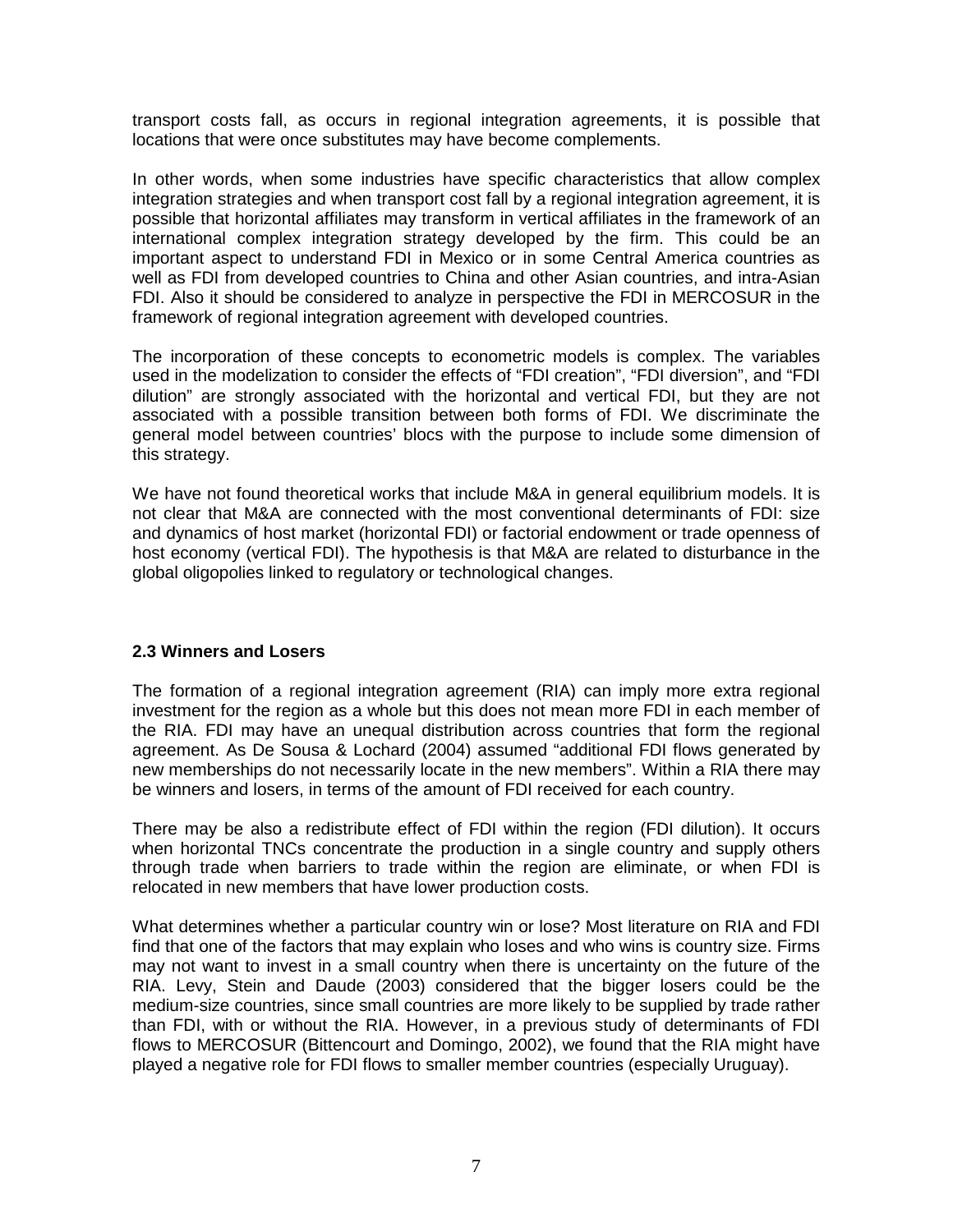On the other hand, countries that offer a more attractive package for foreign investors due to the quality of their institutions, the quality of their labor force, their tax treatment of TNCs and the development of their infrastructure could be winners.

Te Velde and Bezemer (2004) explored different reasons that determine that the formation of a RIA does not necessarily lead to an equal distribution of FDI across countries. They found that the larger the country is relative to others in the region, the more FDI it will attract. Also, they considered that poorer countries in a region are not necessary which attract less FDI. Also they confirmed the hypothesis that core countries would attract more FDI then periphery countries through regionalization.

Te Velde and Fahnbulleh (2003) considered other issues that determine extend to which uneven distribution takes place: the level of external most favored nation tariffs, strictness of rules of origin and agglomeration effects in individual member countries. They suggested that if integration leads to more FDI with equal benefits to the member of the RIA, it could start a virtuous circle, so cooperation to joint investment promotion may bring benefits across the region.

The analysis of winners and losers has been associated with increases or decreases of FDI inflows, but there are other issues related to the welfare effects of FDI for the host countries that have been subject of debate. The discussion of the potential benefits and costs of FDI suggests that not all FDI carries similar benefits. To receive more benefits from FDI a country has to locate foreign affiliate in more advanced industries where potential technological spillovers are larger, to induce these firms to export part of their production relaxing balance of payment concerns and inducing domestic firms to follow suit, and to succeed in strength forward and backward links between TNCs and domestic firms which have had the capacity to absorb those spillovers<sup>3</sup>.

There are two types of questions. The first question is: what kind of policies can countries adopt to ensure beneficial results of FDI inflows and how may RIA affect the desirability and effectiveness of those policies? This question that is the most important issue related to the contribution of FDI to development is not the object of our work. The second is: what countries can do to become FDI winners or increase their capacity to attract FDI, in the regional integration? In this paper we formulate some hypothesis about how a RIA can affect FDI determinants.

The evidence discussed in Levy, Stein, Daude (2003) suggests that improve in the attraction capacity may be smaller for countries that have similar factor endowments that those of the source countries, and are relatively closed to international trade. They consider that openness amplify the impact of the RIA on FDI, and also change the composition of FDI, from horizontal to vertical, a shift that could strengthen the benefits a country derives from TNCs activities.

 $\overline{\phantom{a}}$ 

 $3$  For a discussion about FDI spillovers see Blömstrom and Kokko (1996) who identify two types of spillovers: "productivity spillovers" and "market access spillovers". The first appears when local firms may improve their productivity as a result of their links with TNCs affiliates that are technologically more advanced and when foreign firm trains workers who then are engaged by domestic firms. The second occurs when export operations of TNCs may pave the way for local firms to enter the same export markets. FDI may also generate negative spillovers, when domestic firms may be displaced from the market, and may find that cost of factors production increases as a result of the foreign investment. An analysis of the first type of spillover in MERCOSUR countries is developed in Laplane, M. (ed.) (2005).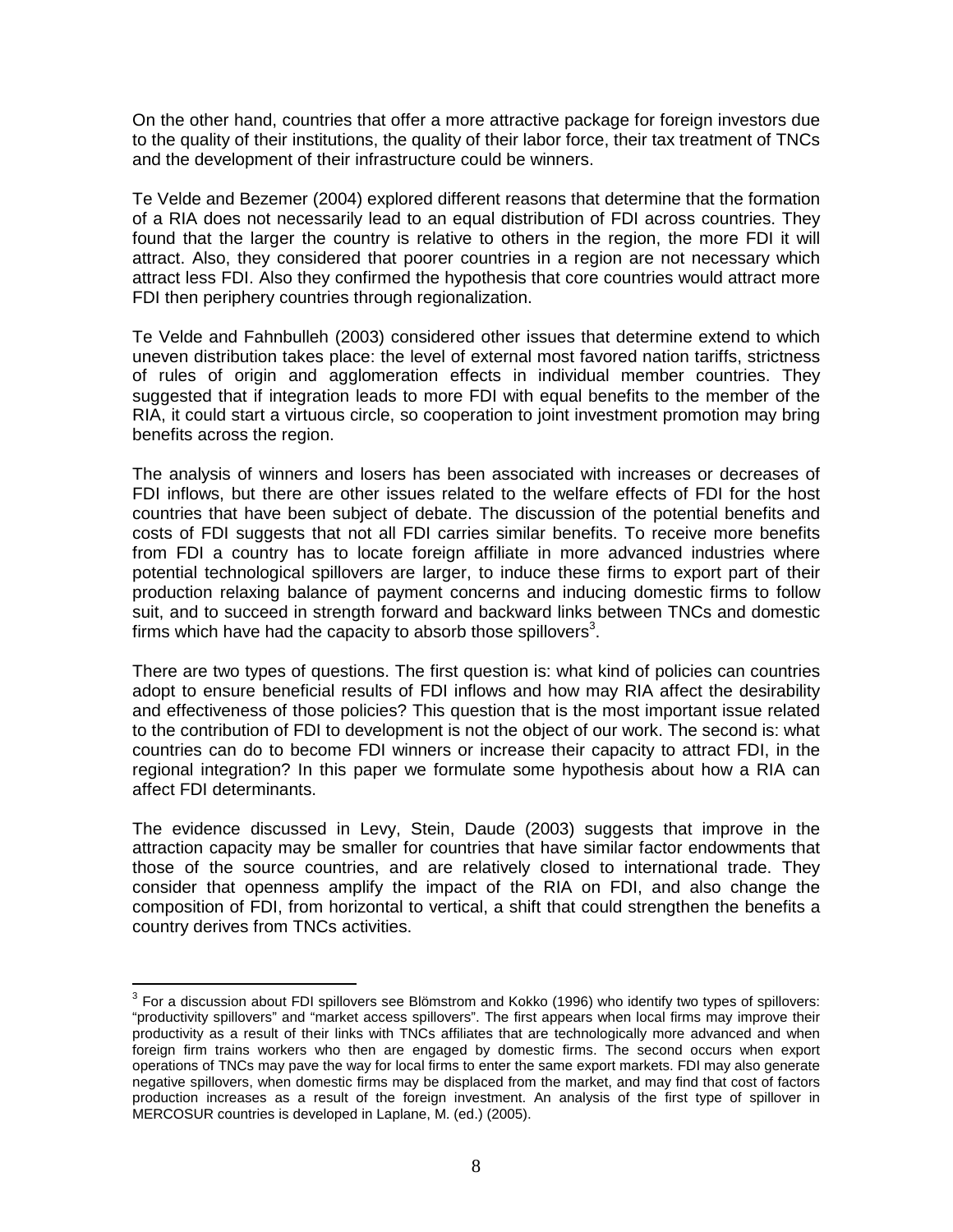Levy, Stein and Daude (2002b), demonstrate that countries that present a more attractive overall package to foreign investors are also likely to gain more FDI from the formation or RIAs. The question is how to improve a country's attractiveness.

These studies do not propose which specific countries would be winners or losers inside different integration agreements. They only suggest a set of general characteristics which would allow different countries to be a winner or a loser. This analysis implies a static approach to FDI-integration process relationship. The integration process can influence over the set of characteristics of its members and allow them to transit from loser (winner) to winner (loser).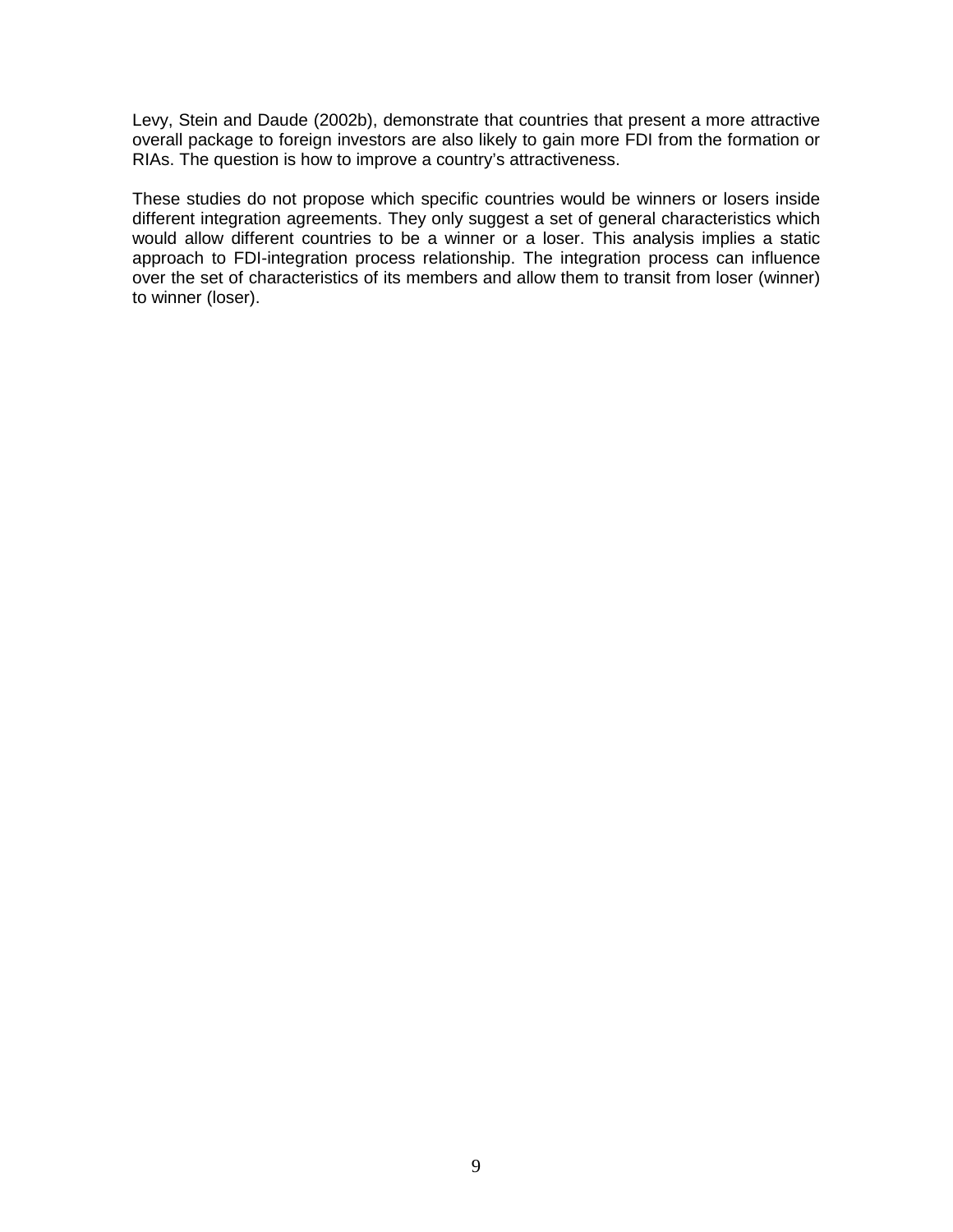### **3. ECONOMETRIC ANALYSIS**

### **3.1 Basic Gravity Model**

The basic gravity model to explain FDI flows is the same used in Lopez and Orlicki with two additional variables:

FDIij,t =βj GDP Host**j,t** +βi GDP Source**i,t** +γ RIAij,t +η *EXPMARS* i,t +φ PRRHj,t

+λ Priv<sub>i,t</sub>+ +δ Inflation<sub>i,t</sub> +ν Simisize<sub>ii,t</sub> +σ BIT<sub>ii,t</sub> +ρ XMH<sub>i,t</sub> +  $\varphi_t$  +  $\alpha_{ij}$  + u<sub>it</sub>

Where:

**FDI**<sub>ij,t</sub> stands for bilateral FDI flows (from country *i* to country *j*) at time  $t^4$ . As it is standard practice in the gravity model, we will take the logs, rather than the level, of FDI flows as the dependent variable<sup>5</sup>.

**GDP Host**<sub>it</sub> is the logarithm of the real GDP of the host country.

**GDP Source**<sub>it</sub> is the logarithm of the real GDP of the source country.

**EXPMARS**<sub>it</sub> is the *GDP Extended RIA Source* variable used by Levy *et al.* (2003). This variable is measured as the log of the joint GDP of the source country plus all the countries that are RIA partners of the source country. If the coefficient is negative, this variable captures FDI diversion/dilution.

**RIA**<sub>il,t</sub> is a set of different country dummy variables as follows.

In a first specification, we construct a dummy that takes the value one at time t if the host country is member of one of the following regional integration agreements: MERCOSUR, North American Free Trade Agreement (NAFTA), Andean Community (CAN), Central American Common Market (CACM), Caribbean Community (CARICOM), Australia-New Zealand Free Trade Area, Central European Free Trade Agreement (CEFTA), European Union, European Free Trade Association (EFTA). Gulf Cooperation Council (GCC) and Association of Southeast Asian Nations (ASEAN)<sup>6</sup>, and zero otherwise.

 $\overline{\phantom{a}}$ <sup>4</sup> According to UNCTAD, in the case of TNCs associates and subsidiaries, FDI flows include the net sales of shares and loans (including non-cash acquisitions made against equipment, manufacturing rights, etc.) to the parent company plus the parent firm's share of the affiliate's reinvested earnings plus total net intra-company loans (short- and long-term) provided by the parent company. For TNCs branches, FDI flows consist of the increase in reinvested earnings plus the net increase in funds received from the foreign direct investor. FDI flows with a negative sign (reverse flows) indicate that at least one of the components in the above definition is negative and not offset by positive amounts of the remaining components.

<sup>5</sup> Levy *et al*. (2002a) give several reasons for doing this. Firstly, the log specification provides a useful normalization that reduces the weight of pairs with very large FDI flows. Secondly, it allows interpreting the coefficients of the continuous variables as elasticities. Lastly, it has typically provided the best fit in gravity equations.

 $6$  Regarding the date to be considered as marking the beginning of the integration processes, we will follow Montenegro and Soloaga (2004) and Levy *et al*. (2003), which use the year of their creation (or re-launching, when a existing RIA is reformed so as to expect a significant change in trade and investment patterns). The years considered for each agreement are as follows: MERCOSUR (1991), NAFTA (1994), CAN (1991), CACM (1991), CARICOM (1973), ASEAN (1992), Australia-New Zealand Free Trade Area (1983), Gulf Cooperation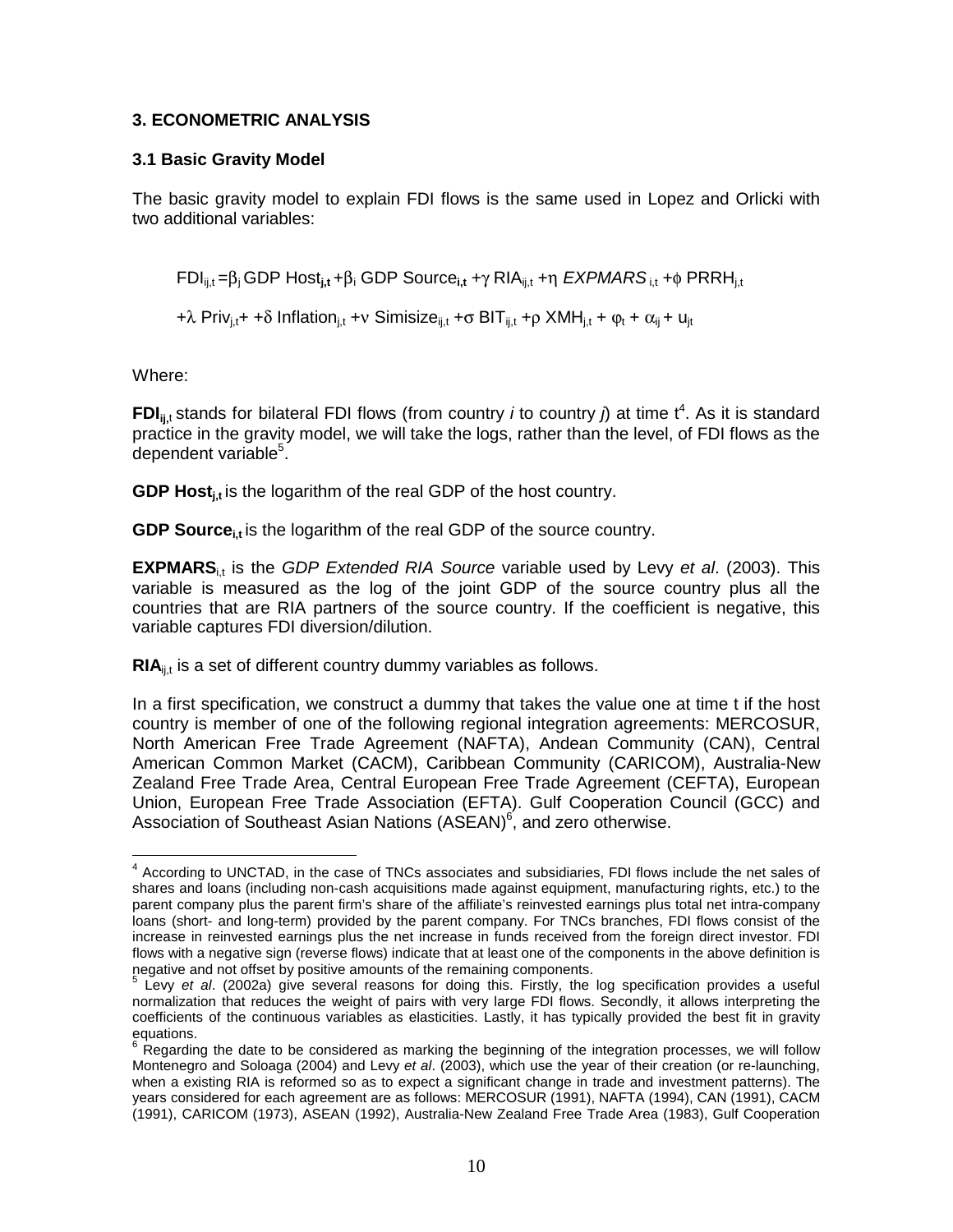Next, we divide the RIA variable into intra and extra-regional FDI, now having two dummy variables. The *Intra-RIA*<sub>ijt</sub> variable takes the value of 1 if the host and the source country are part of the same agreement at time t, and zero otherwise. While the *Extra-RIA*ij<sub>i</sub>t takes the value of 1 if the host country is member of one of the RIAs and the source country is not member of it at time t, and zero otherwise. If the coefficient of *Intra-RIA* (*Extra-RIA*) is positive, it therefore captures intra-regional (extra-regional) "investment creation".

In the third specification, we divide the host countries members of a RIA into three groups depending on which RIA they belong to:

- 1) RIA1: CACM, CAN, CARICOM, MERCOSUR and NAFTA (in this case, the host countries are candidates to enter into the FTAA)
- 2) European Union (EU)

-

3) Others: ASEAN, EFTA, Gulf Cooperation Council, Australia-New Zealand Free Trade Area and  $CEFTA<sup>7</sup>$ .

Next, the *Intra-RIA* and *Extra-RIA* dummy variables used in the second specification were interacted with three dummy variables associated with the above mentioned groups of RIAs. Hence, we will have the following dummy variables: *Intra-RIA1*<sub>ij,t</sub>, *Intra-EU*<sub>ij,t</sub> and Intra-other<sub>ij,t,</sub> Extra-RIA1<sub>ij,t</sub>, Extra-EU<sub>ij,t</sub> and Extra-other<sub>ij,t</sub><sup>8</sup>. The group of host countries with no RIAs will be our benchmark.

**PRRH**<sub>it</sub> is a variable that aims to capture the political and institutional environment in host countries, under the assumption that a good environment has a positive influence on FDI attraction. It is based on the Political Risk Index elaborated by the International Country Risk Guide (ICRG). The Index ranges from 0 to 100 points and is built with 12 weighted variables: Government Stability, Socioeconomic Conditions, Investment Profile, Internal Conflict, External Conflict, Corruption, Military in Politics, Religion in Politics, Law and Order, Ethnic Tensions, Democratic Accountability and Bureaucracy Quality. The higher the Index, the lower the host country risk.

**Priv**<sub>it</sub> is the amount involved in privatizations made in the host country at period t. Privatizations could be associated with significant FDI inflows, as well as with structural reforms in host countries that could also favor FDI.

**Inflation**<sub>it</sub> is the annual inflation rate of the host country at period t, to control for macroeconomic instability. We should expect a negative relation between inflation rates and FDI flows.

**Simisize**<sub>ij,t</sub> is an index of size similarity between countries that takes the values from -∞ (the log of the number near zero) in case of perfect dissimilarity, and -0.69 [ln(0.5)] when countries are the same size. We should expect that countries of similar size have higher (horizontal) bilateral FDI flows. It is computed like in Di Mauro (2000):

Council (1982), CEFTA, EFTA and EU (various years depending on the country involved). For Canada and the United States, we have also considered the CUFTA (1989). Naturally, we have taken into account the effective date of entrance of each country to the respective RIAs.

Since our focus is on the impact of the FTAA and EU-MERCOSUR agreement, the inclusion of other regional integration agreements in our analysis is mainly to control for their effects on FDI to FTAA and EU countries. 8

In *RIA1* we differentiate the NAFTA effect from the South-South RIAs (*Intra-RIA1N and Intra-RIA1S*)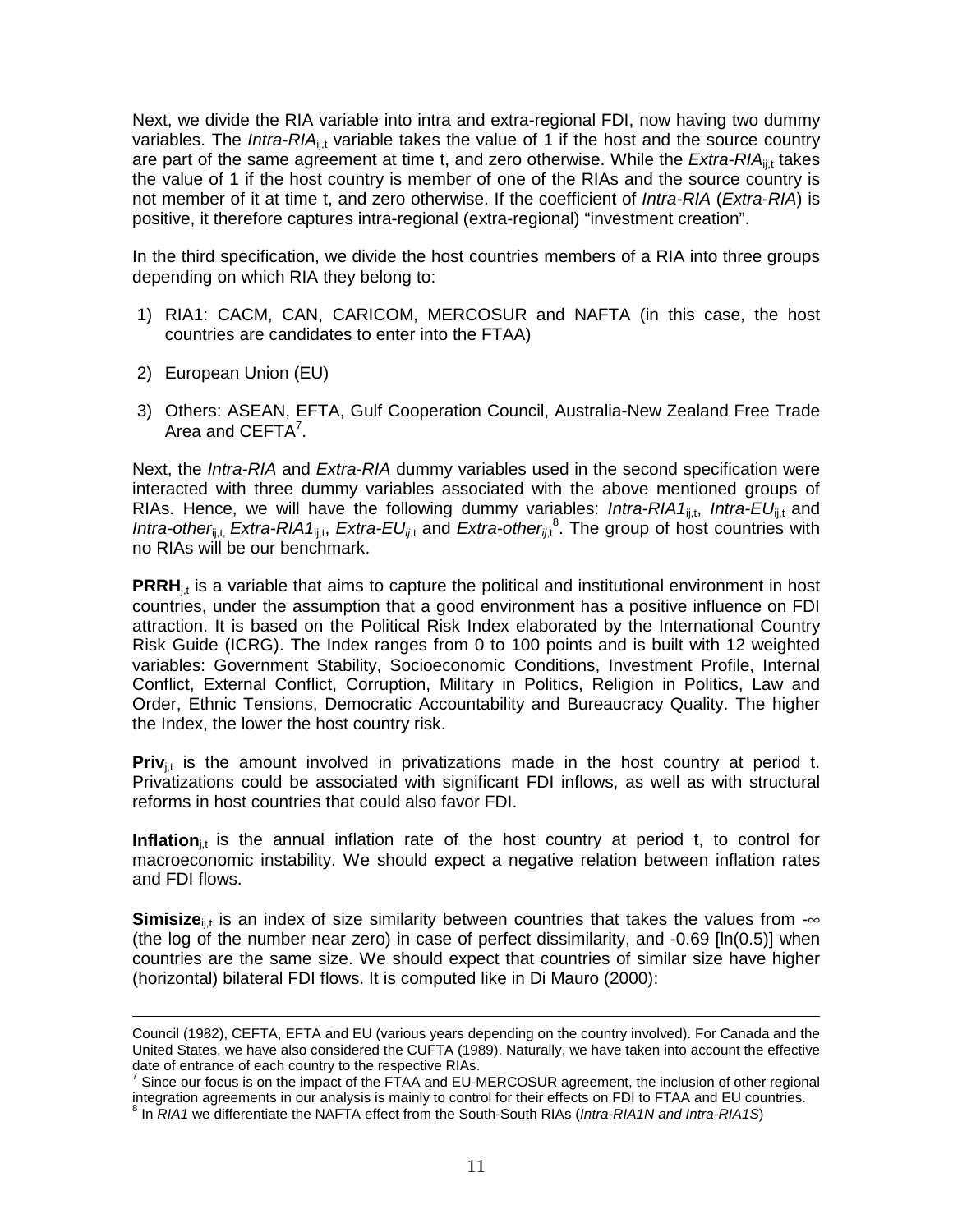$$
Simisize_{ijt} = \ln\left[1 - \left(\frac{PBI_{it}}{PBI_{it} + PBI_{jt}}\right)^{2} - \left(\frac{PBI_{jt}}{PBI_{it} + PBI_{jt}}\right)^{2}\right]
$$

**XMH**<sub>it</sub> is the logarithm of the sum of exports and imports of the host country. It is a proxy of the openness of the host economy. We should expect a positive relation between this variable and FDI inflows. A positive relationship between FDI and external openness could be meaning that vertical form would be the predominant transnational stsrategy.

**BIT**<sub>ii,t</sub> Bilateral Investment Treaties: is a variable that takes a value of one if both countries (host and source) have a bilateral investment treaty signed and entered into force at time t, and zero otherwise<sup>9</sup>. This variable captures the average impact of these treaties over the FDI flows. We should expect a positive relation to FDI inflows<sup>10</sup>.

 $\phi$ <sub>t</sub> are year dummy variables for the 1984-2002 period. These variables pick up the effects of any factors affecting bilateral investments that vary over time, are constant across pairs and have not been included in the list of explanatory variables. In our case, they help to control for the spectacular increase in FDI over time<sup>11</sup>.

 $\alpha_{ii}$  are the country pair fixed effects. Our specification relies on panel data and includes country pair fixed effects in order to isolate the time series dimension of the integration process on FDI, and leave out the cross-sectional variation. Hence, these country pair fixed effects will subsume time-invariant pair-specific variables such as distance, borders, common language, or colonial links<sup>12</sup>. To some extent, these effects could also give account of differences in factor endowments not varying in time that could induce bilateral "vertical" FDI flows.

### **3.2 Model Specification for the Analysis of FDI Expansion Forms**

Two additional specifications of the baseline model were used to identify probably links or associations between FDI flows in host countries and their commercial or export tendencies and patterns. This could enrich the identification and analysis of predominant forms that FDI adopted in host countries during the period of study.

First we substituted openness variable (*XMH*) with external trade flows, specifically exports from host countries. This model specification was estimated for total bilateral flows and

 9 This variable only captures investment treaties independently of regional integration agreements. Some RIAS

contain investment provisions, but they are not considered in this variable.<br><sup>10</sup> Dee and Gali (2003) in contrast, found a lack of response of FDI to bilateral investment treaties.<br><sup>11</sup> In general, the estimations of these

According to de Sousa and Lochard (2004), this methodology has several benefits. First, it reduces the risk of co linearity between explanatory variables. Second, it allows controlling for the correlation between some explanatory variables and the error term. It also prevents estimation biases related to the specification of FDI invariant determinants (like the distance variable, a common border or a common language dummy) since these determinants are accounted for in the bilateral specific effect (Pakko and Wall, 2001). Finally, since it focuses on the time series dimension, it allows capturing the dynamic relation between integration and FDI. Thus, it answers the "good" economic policy questions (Glick and Rose, 2002; Micco *et al.*, 2003): Do countries that decide to form or join an integration process invest more in other member countries? Do countries that decide to form or join an integration process receive more FDI flows from non-partner countries?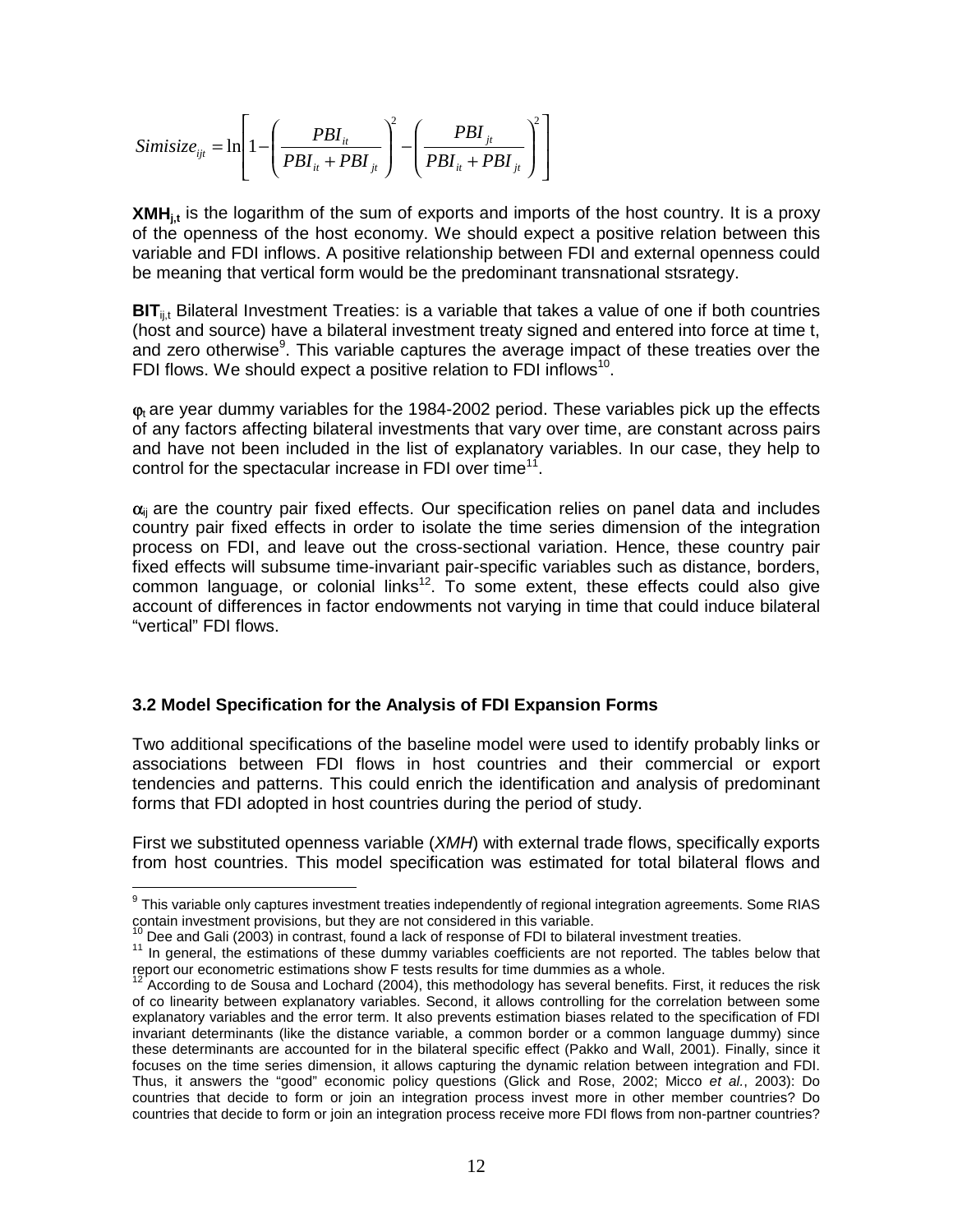then flows between developed countries and flows between developed and developing countries were separated for a new estimation. The objective is to test the hypothesis about the predominance of horizontal FDI in the relationship among developed countries and vertical or another type of investment in FDI from developed to developing countries, and to analyze the principal differences that one or another form could have on the impacts of integration process in FDI flows.

The variables included in the model were the following, all of them referred to host country (sub index j):

 $XH_{i,t}$  = total exports  $X$ -developed $_{i,t}$  = exports to developed countries  $X$ -developing $_{i,t}$  = exports to developing countries

Secondly, host countries exports were differentiated by type of good, with the purpose to obtain new elements that allow us to reinforce the results obtained in previous specification. Variable XH was substituted by the following variables, all of them referred to host country (sub index j):

 $X$ -food<sub>i,t</sub> = food exports  $X$ -minning<sub>it</sub> = mining exports  $X$ -manuftotal<sub>it</sub> = total manufacturing exports, which are divided into: **X-textil**<sub>it</sub> = textile exports **X-chemical**<sub> $i,t$ </sub> = chemical exports **X-machequip**<sub>it</sub> = machinery and equipment exports

# **3.3 Model Specification for t Winner and Losers Analysis**

As it was mentioned in 2.2, previous studies about this issue do not identify which specific countries in regional integration agreements are winners or losers relating to FDI. They only indicate general characteristics that could make that a country fits in one or another category. In this paper, a first methodological approach to identify and analyze winners and losers in MERCOSUR in the framework of an amplified integration agreement was developed. This approach includes specific variables of attraction in the model. This methodology allows us to capture the differentiated effect of internal and external FDI creation in each MERCOSUR countries<sup>13</sup>, though it is very simple and little sophisticated from an econometric point of view.

The first group of attraction variables is composed by dummies that aim to capture each country's specificities. They are the product of a dummy per country and FDI internal creation variables (*IntraRIA1*) and FDI external creation variables (*ExtraRIA1*) in MERCOSUR integration agreement. As a result four variables for internal creation, one for each country (**Dargintra, Dbraintra, Dparintra** and **Duruintra**) were generated in the following form: *IntraRIA1 \* country dummy* (1 to the country taking into account and 0 for others). Also, four variables for external creation, one for each country (**Dargextra, Dbraextra, Dparextra** and **Duruextra**) were constructed in the following form: *ExtraRIA1 \* country dummy* (1 to the country taking into account and 0 for others).

 $\overline{\phantom{a}}$  $13$  It was not possible in all cases to identify internal creation of FDI because information lacks (we have not information about intra MERCOSUR flows for Argentina and Uruguay).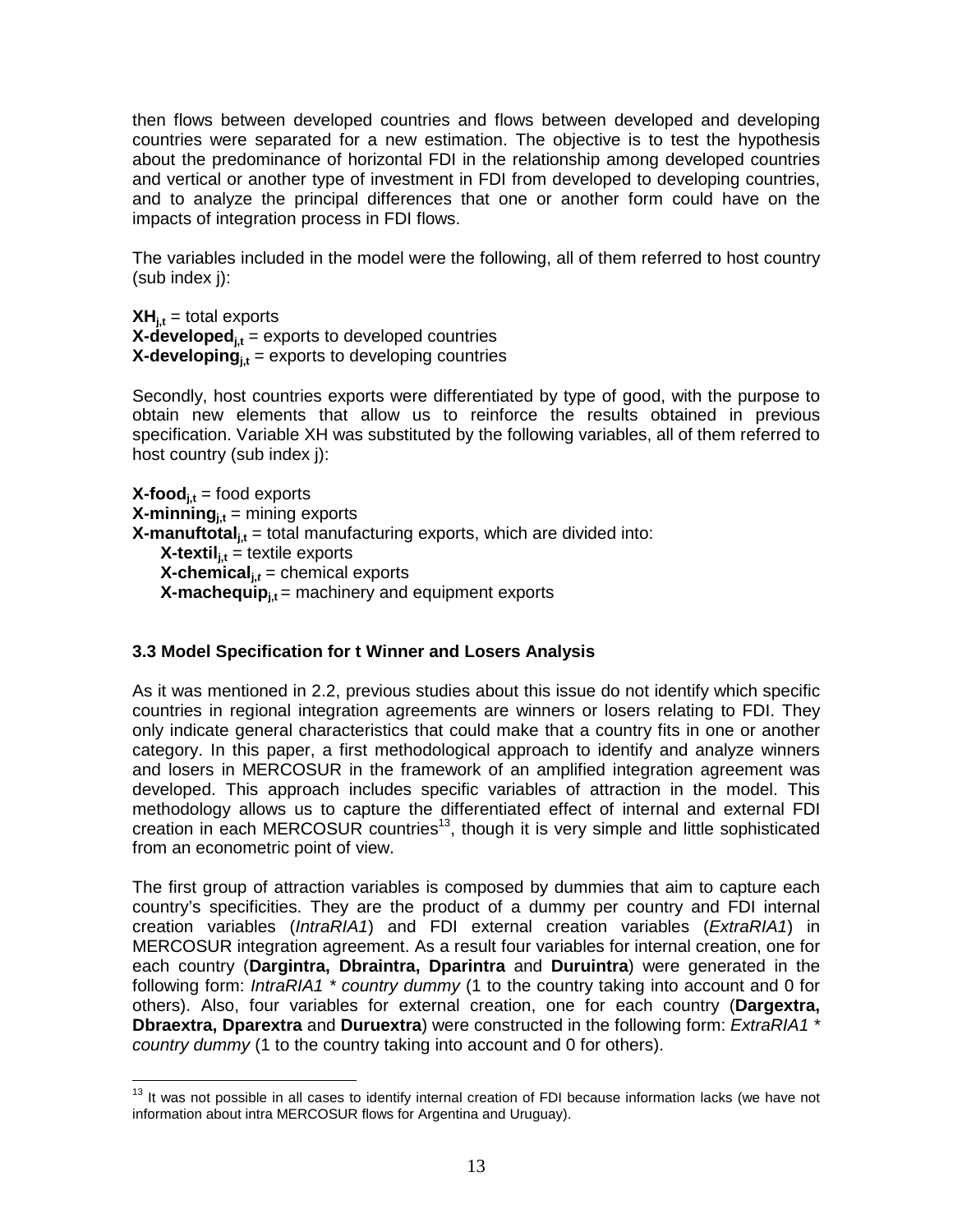The second group of variables measures the relative size of each of the four countries, and it was constructed like the former group using the relative participation of each country in the RIA (evaluated with the GDP) instead of a dummy per country<sup>14</sup>. Four variables were generated to measure internal creation (**Argintra, Braintra, Parintra** and **Uruintra**) with the following format: *IntraRIA1\** (GDP of the country taking into account / MERCOSUR GDP); and four to measure external creation (*Argextra, Braextra, Parextra* and *Uruextra*) with the following format: *ExtraRIA1\** (GDP of the country taking into account / MERCOSUR GDP).

With the first group of variables we tried to identify if there was FDI internal and external creation in each MERCOSUR country, as well as the differences that these countries present as FDI receptors. With the second group we aimed to measure if countries with different relative size attract different FDI amount and how they differ from each other<sup>15</sup>.

The model was estimated in two ways. First we used fixed effects by bilateral relationship and second dummies per country excluding bilateral fixed effects that is fixed effects per source and host country with other variables usually used in gravity models:

**Distance**: kilometers between capitals of each country in bilateral relationship

- **Language**: dummy that takes value 1 if both countries have a common language and 0 otherwise
- **Contiguity**: dummy that takes value 1 if both countries have a common border and 0 otherwise

The data is the same that are described in López and Orlicki. Trade data is based on World Bank (World Investment Indicators), and information on BITs comes from UNCTAD.

# **4. ECONOMETRIC RESULTS**

# **4.1 Expansion forms of FDI**

Results of baseline model with the inclusion of *XMH* and *Simisize* are presented in table  $1^{16}$ .

Columns (1) to (3) present similar results to those offered in López and Orlicki working paper for estimation of coefficients of control variables that normally are included in gravity models; GDP of source countries (*GDP Source*) and of host countries (*GDP Host*) notwithstanding the inclusion of two new variables: *Simisize* and *XMH*. *GDP Host* does not present a significant coefficient, even though internal market size and dynamic are the principal variables to which most of empirical studies about determinants of FDI refers.

 $14$  A similar approach could be found in Dee and Gali (2003), and Velde and Bezemer (2004).

<sup>15</sup> In the same way and with exploratory reasons, variables of FDI attraction for each country were constructed taking into account a set of country specific characteristics. The results were similar to those obtained with the other two groups of variables, although of less magnitude. They are presented in annex 2.<br><sup>16</sup> We realized estimations including proxies for human capital endowments like an approximation to include

difference in factorial endowments as determinants of bilateral FDI. Information about labor force enrolled in tertiary education for countries of the sample only is partially available from 1990, so number of observations is considerably reduced. This variable was not significant and it modifies significance of other parameters that in most estimation were robust.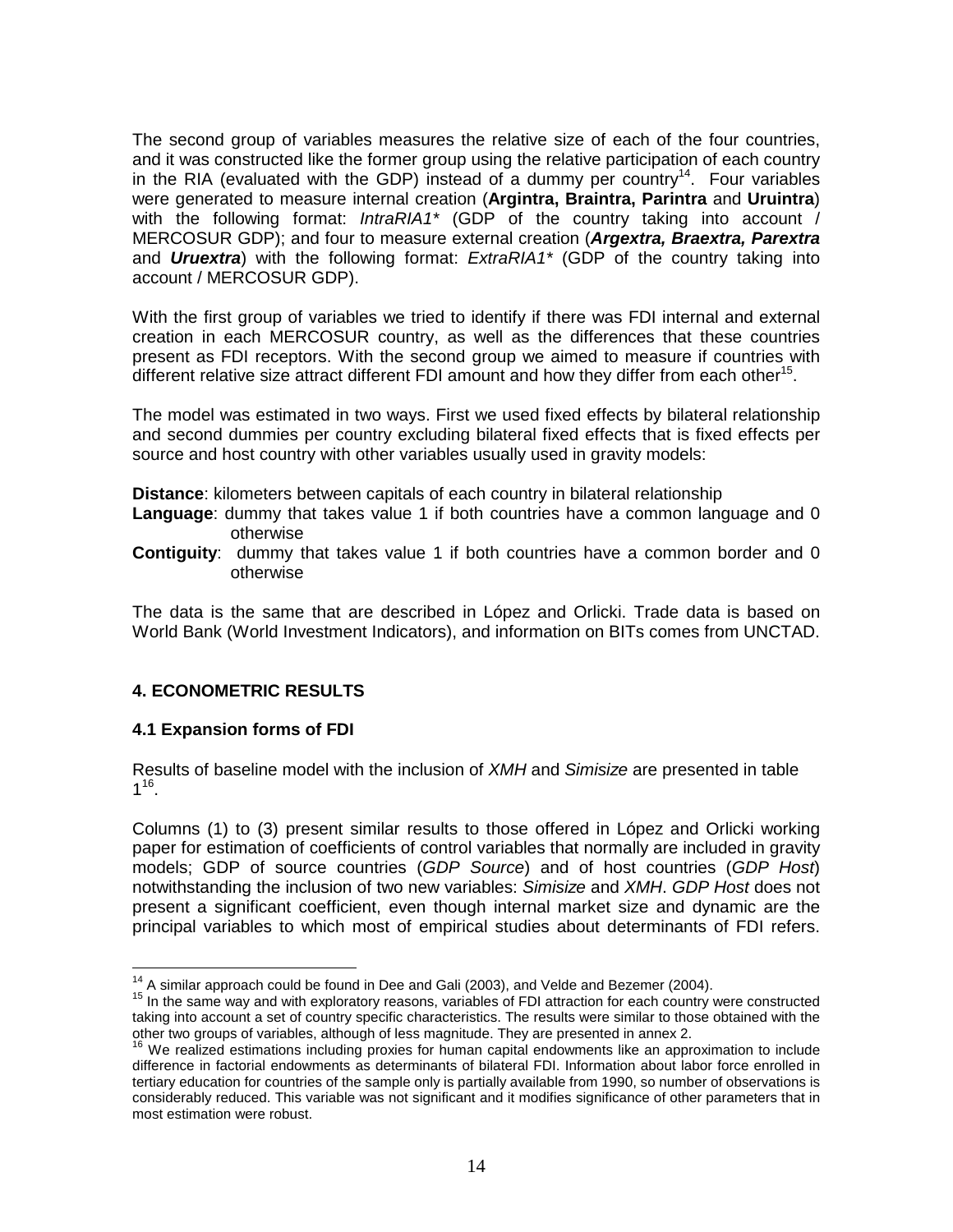This would be indicating that horizontal FDI considered prevailing in the world since the end of the Second War could be losing its predominance in last decades of the Twenty Century<sup>17</sup>.

|                                                                                    | (1)<br>1984-02 | (2)<br>1984-02 | (3)<br>1984-02 | (4)<br>1984-1997 |
|------------------------------------------------------------------------------------|----------------|----------------|----------------|------------------|
| <b>GDP Host</b>                                                                    | $-1.46$        | $-1.47$        | $-1.46$        | $-1.79$          |
| <b>GDP Source</b>                                                                  | $5.41***$      | $5.61***$      | $5.41***$      | $8.15***$        |
| <b>Simisize</b>                                                                    | 1.61           | 1.61           | 1.62           | 2.64             |
| Prrh                                                                               | $5.11***$      | 4.77 ***       | $5.16***$      | 4.96 ***         |
| <b>Inflation</b>                                                                   | $-0.99***$     | $-0.96***$     | $-0.99***$     | $-0.61**$        |
| Priv                                                                               | $0.04**$       | $0.03**$       | $0.04$ **      | $0.03*$          |
| <b>BIT</b>                                                                         | $1.26**$       | $1.15**$       | $1.28**$       | $1.32*$          |
| <b>XMh</b>                                                                         | 0.28           | $0.34$ (*)     | 0.28           | $0.53**$         |
| IntraRIA1                                                                          | $2.91**$       | ---            | $0.10**$       | $2.43$ (*)       |
| IntraRIA1N                                                                         |                | $-0.10$        | ---            | ---              |
| <b>IntraRIA1S</b>                                                                  |                | $4.09**$       |                |                  |
| <b>IntraEU</b>                                                                     | 1.74 $(*)$     | 1.75 $(*)$     | $0.06$ (*)     | 1.49             |
| <b>Intraothers</b>                                                                 | $2.88*$        | $2.90*$        | $0.10*$        | 0.96             |
| ExtraRIA1                                                                          | $1.78***$      | ---            | $0.06***$      | $1.31**$         |
| ExtraRIA1N                                                                         |                | 0.87           |                |                  |
| <b>ExtraRIA1S</b>                                                                  |                | $2.39***$      |                |                  |
| <b>ExtraEU</b>                                                                     | $3.36***$      | $3.35***$      | $0.11***$      | $3.84***$        |
| <b>Extraothers</b>                                                                 | 0.71           | 0.74           | 0.02           | 1.09             |
| <b>Expmars</b>                                                                     | $-0.43*$       | $-0.45*$       | $-0.43*$       | $-0.38$ (*)      |
| Obs.                                                                               | 14024          | 14024          | 14024          | 10209            |
| <b>Groups</b><br>$k = 1$ and $k = 400$ and $k = 400$ and $k = 4000$ and $k = 4000$ | 1464           | 1464           | 1464           | 1233             |

**Table 1 Results of the Baseline with Simisize and XMH** 

\*\*\* significant at 1%, \*\* at 5%, \* at 10%, (\*) near 10%

 $\overline{\phantom{a}}$ 

Notes: i) all variables in log; ii) with year dummies 1985-2002; and iii) in column (3) the interaction between RIA dummy variable and the log of the respective extended market of RIA to which host country belong.

Some of other variables included in general model present results that would sustain the preceding conclusion. While *Simisize,* an index of similarity in size between source and host countries, presents a non significant coefficient, *XMH* which pretends to capture the effect of openness presents the expected sign although with a low level of significance. These results could be understood as weak evidence of a higher influence of vertical FDI in world average.

Bilateral Investment Treaties (BIT) has a positive and statistically significant effect on bilateral FDI flows. This is a robust result that appears consistently in different specifications of the model<sup>18</sup>.

<sup>&</sup>lt;sup>17</sup> Results obtained present R<sup>2</sup> coefficients extremely small. F proofs support a significance level upper to 99%. These results rely on inclusion of negative bilateral FDI flows. With the objective to intend to explain why GDP of host country is not significant, estimations were done using only positive bilateral FDI flows. In this case, the significance level of the model increase and *GDP Host* is significant. Estimations and an interpretation more detailed of the results are presented in Annex 1.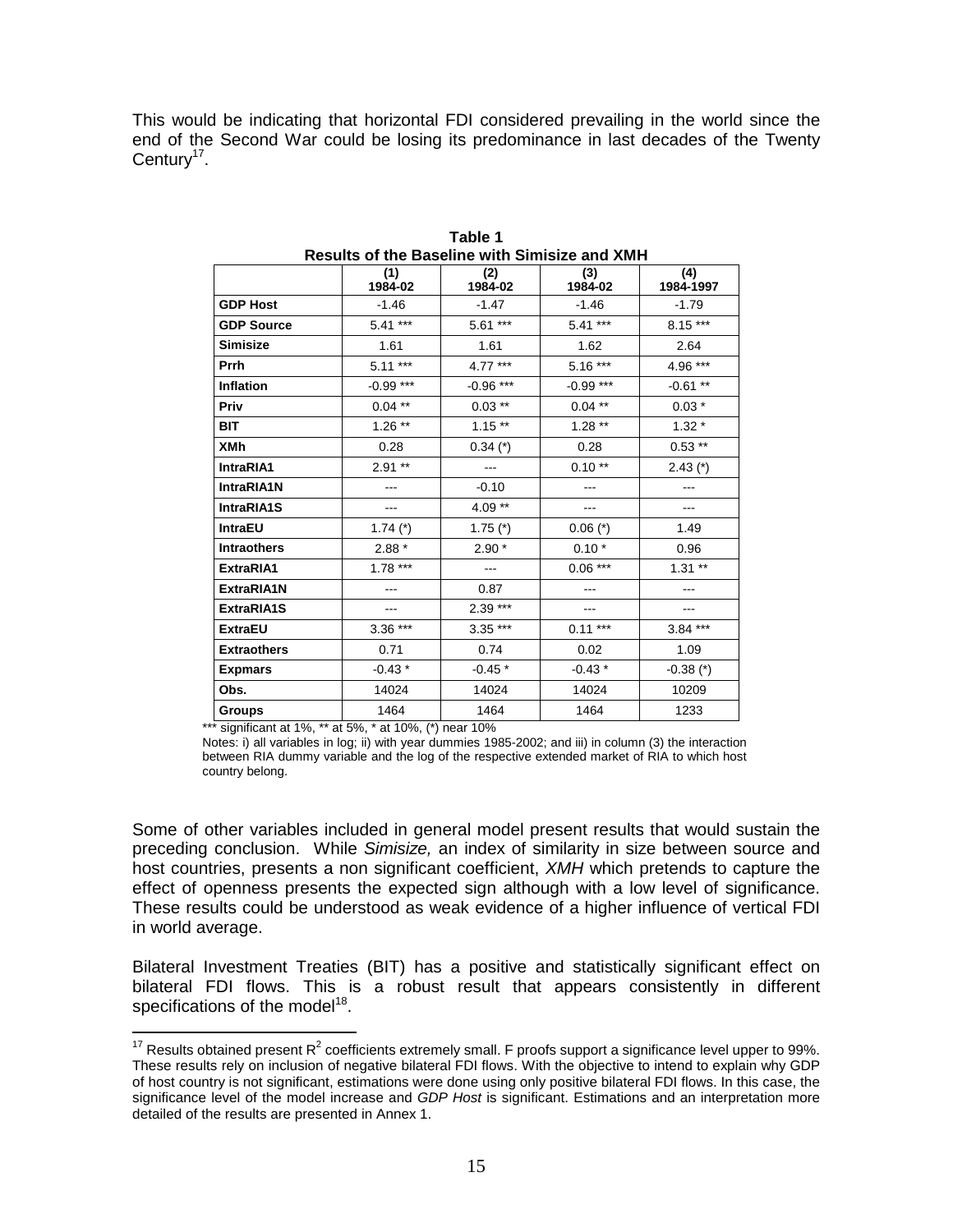Remaining model variables keep their significance and present little changes in magnitude, with the exception of *IntraEU,* variable that treats to measure the effect of internal creation of FDI in EU countries which loses significance in relation to Lopez and Orlicki results. This is explained by the inclusion of openness variable (*XMH*). If *XMH* is eliminated from the estimation, *IntraEU* coefficient is significant and shows a high value<sup>19</sup>.

This result is interesting to a prospective reflection about potential impacts of integration agreements that MERCOSUR and North countries could sign. As is known, intra-European trade is the majority average of European total trade, therefore intra-European trade should be one of the principal moving of *XMH* for these countries. It does not seem that European Community or European Union would be the issue that foster FDI flows between these countries. It seems to be the increase of commercial flows as a product of the agreement or of other factors, which would be determining bilateral FDI flows.

In column (4) the same specification is considered for 1984-1997 with the object to isolate the results obtained from the extraordinary FDI growth observed at the end of 90, which is linked with M&A process and concentrated in developed countries. We consider that this model specification can not explain the reasons of this process $^{20}$ .

In this "ordinary" sub period the results for the model variables are similar to those obtained for the complete period with some variations in their levels. Particularly, the elasticity of bilateral FDI flows related to host country external trade is significant and with a higher value than in 1984-200221. In this period, variable *IntraEU* is not significant, so this could be sustaining the hypothesis that trade flows would be determining FDI flows among EU countries.

The results obtained when openness variable (*XMH*) is substituted by total exports are shown in table 2 for total flows and for flows between developed countries and from developed to developing countries.

The increase in total exports from host countries (*XH*) is not significant as explanatory variable of received FDI flows in the total sample. But when exports are divided by destine country; those to developed countries have a positive and significant effect while those to developing countries are not significant (column 2 and 3).

When bilateral investment flows among developed countries are analyzed, elasticity relating to source country GDP is the only variable that is significant in the explanation of

 $18$  In contrast with this result World Bank (2003) indicates that "countries that had concluded a BIT were no more likely to receive additional FDI than were countries without such a pact". UNCTAD (1998) specifies that "with respect to its impacts on FDI, results of an aggregate statistical analysis do not reveal an independent significant impact of BITs on FDI flows determination". It's important to notice that BITs are not celebrated<br>between developed countries which are the principal countries in bilateral FDI flows.

<sup>&</sup>lt;sup>19</sup> This comparison is valid for the estimation with *IntraEU* dummy variable as well as with variable that interact<br>between *IntraEU* dummy and EU GDP.

<sup>&</sup>lt;sup>20</sup> Estimations with the purpose to study the impact of M&A in FDI bilateral flows were realized. In these estimations variables that treat to measure this phenomenon (amounts bought and amounts sold as well as dummies to differentiate the principal buyer and seller countries) were included. The estimations realized could<br>not attain to capture well this phenomenon since new variables was not significant.

A Chow test of parameters structural change was realized. The result refuse null hypothesis that parameters are constant.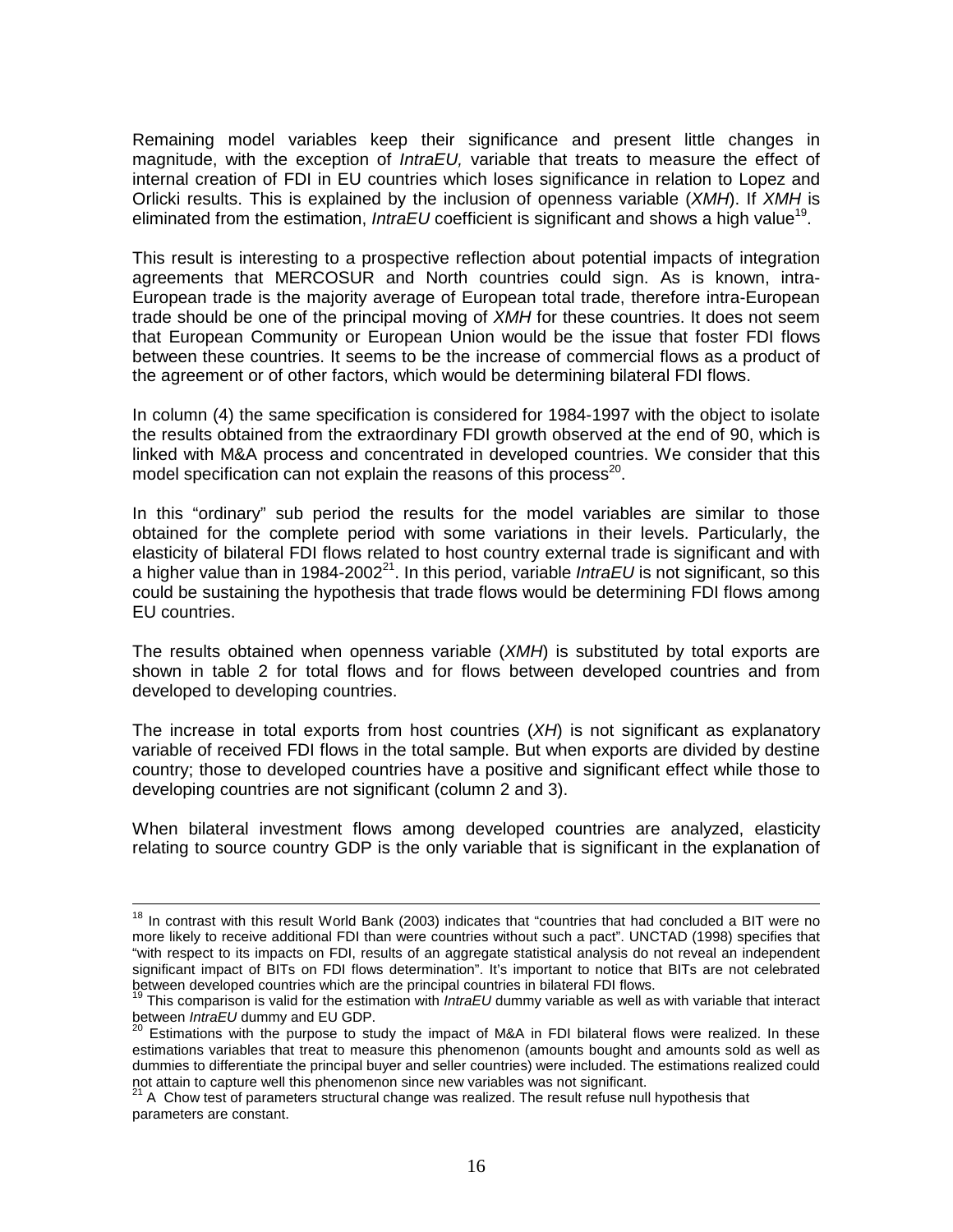bilateral FDI (columns 4 to 6). This could be indicating certain predominance of horizontal FDI (internal market seeking) $^{22}$ .

When we analyze FDI from developed to developing countries, the coefficient associated with policy risk, inflation, BITs, privatizations, openness and source country GDP are significant (with different levels of significance and value in different model specifications) . These results could suggest the existence of vertical or another type of FDI. Estimated parameters for economic integration variables, in general, are not significant, with the exception of deviation effect (coefficient of *Expmars* is significant and negative).

*IntraRIA1* could not capture effects on FDI derived from regional agreements signed between Latin America countries. It only could be capturing the increase in FDI flows from USA and Canada to Mexico. NAFTA impact in average would not be significant.

|                    | Total      |            | <b>Between Developed Countries</b> |           |           | <b>From Developed Countries in</b> |                             |               |             |
|--------------------|------------|------------|------------------------------------|-----------|-----------|------------------------------------|-----------------------------|---------------|-------------|
|                    |            |            |                                    |           |           |                                    | <b>Developing Countries</b> |               |             |
|                    | (1)        | (2)        | (3)                                | (4)       | (5)       | (6)                                | (7)                         | (8)           | (9)         |
| <b>GDP Host</b>    | $-1.46$    | $-0.98$    | $-2.17$                            | $-4.89$   | $-4.71$   | $-4.15$                            | $-2.31$                     | $-1.38$       | $-3.91$     |
| <b>GDP Source</b>  | $5.41***$  | $5.70***$  | $5.60***$                          | $20.7***$ | $20.7***$ | $20.7***$                          | $7.63$ (*)                  | $7.88$ (*)    | $8.16*$     |
| <b>Simisize</b>    | 1.61       | 1.31       | 1.60                               | 4.35      | 4.45      | 4.66                               | 1.12                        | 0.26          | 1.88        |
| Prrh               | $5.11***$  | $5.04***$  | $5.24***$                          | 3.07      | 2.98      | 3.02                               | $3.11*$                     | $3.11*$       | $3.12*$     |
| <b>Inflation</b>   | $-0.99***$ | $-0.99***$ | $-0.98***$                         | 1.62      | 1.67      | 1.61                               | $-0.81**$                   | $-0.75**$     | $-0.82**$   |
| Priv               | $0.04$ **  | $0.04***$  | $0.04***$                          | 0.02      | 0.01      | 0.01                               | $0.05*$                     | $0.06*$       | $0.05$ (*)  |
| <b>BIT</b>         | $1.26**$   | $1.31**$   | $1.27**$                           | 4.46      | 4.59      | 4.54                               | $1.31 *$                    | $1.54*$       | $1.52**$    |
| XMH                | 0.28       |            |                                    | $-0.13$   | ---       | ---                                | $0.55*$                     | $\cdots$      | ---         |
| XH                 |            | $-0.33$    | ---                                | ---       | $-0.15$   | $---$                              | $---$                       | 0.01          | $---$       |
| X-developed        |            | ---        | $1.45***$                          | ---       | ---       | $-0.34$                            | ---                         | $\frac{1}{2}$ | $2.79***$   |
| X-developing       |            | ---        | $-0.24$                            | ---       | ---       | $-0.27$                            | $\qquad \qquad \cdots$      | $\cdots$      | $-0.43$     |
| IntraRIA1          | $2.91**$   | $2.94**$   | $3.07**$                           | 0.75      | 0.75      | 0.75                               | 1.32                        | 1.91          | $-0.1$      |
| <b>IntraEU</b>     | $1.74$ (*) | $2.24$ **  | $1.63$ (*)                         | 1.32      | 1.30      | 1.36                               | Drop                        | Drop          | Drop        |
| <b>Intraothers</b> | $2.88*$    | $3.25**$   | $2.73*$                            | 2.15      | 2.13      | 2.13                               | Drop                        | Drop          | Drop        |
| ExtraRIA1          | $1.78***$  | $1.83***$  | $1.82***$                          | $-0.58$   | $-0.59$   | $-0.58$                            | 0.45                        | 0.68          | 0.80        |
| <b>ExtraEU</b>     | $3.36***$  | $3.77***$  | $3.22**$                           | 2.68      | 2.64      | 2.68                               | Drop                        | Drop          | Drop        |
| <b>Extraothers</b> | 0.71       | $1.14*$    | 0.69                               | $-0.31$   | $-0.27$   | $-0.34$                            | 0.27                        | 0.72          | $-0.02$     |
| <b>Expmars</b>     | $-0.43*$   | $-0.43*$   | $-0.41$ *                          | $-0.27$   | $-0.27$   | $-0.27$                            | $-0.63*$                    | $-0.63$ (*)   | $-0.52$ (*) |
| Obs.               | 14024      | 14274      | 14187                              | 5556      | 5556      | 5556                               | 5668                        | 5888          | 5802        |
| <b>Groups</b>      | 1464       | 1495       | 1495                               | 411       | 411       | 411                                | 617                         | 639           | 639         |

**Table 2 Results of the Baseline with** *Simisize***,** *XH* **and** *X* **by group of countries, 1984-2002** 

significant at 1%, \*\* at 5%, \* at 10%, (\*) near 10%

 $\overline{\phantom{a}}$ 

Notes: i) all variables in log; ii) with year dummies 1985-2002; iii) all columns with RIA dummy; and iv) in columns (4 to 6), BIT is 1 only in Germany-Portugal years 1984-85 and France-Israel years 1985-02. BITs, in general, are not signed between developed countries.

Agreements signed between developing countries do not appear, in average, to have a positive impact on investment from developed countries. Significance of coefficients of

 $22$  Total exports from developed countries, as well as exports by destine are not significant in this model. There are not significant effects of integration agreements on FDI, non by internal or external attraction neither by deviation effects. These results could mean that this model specification is not appropriate to explain bilateral FDI between developed countries.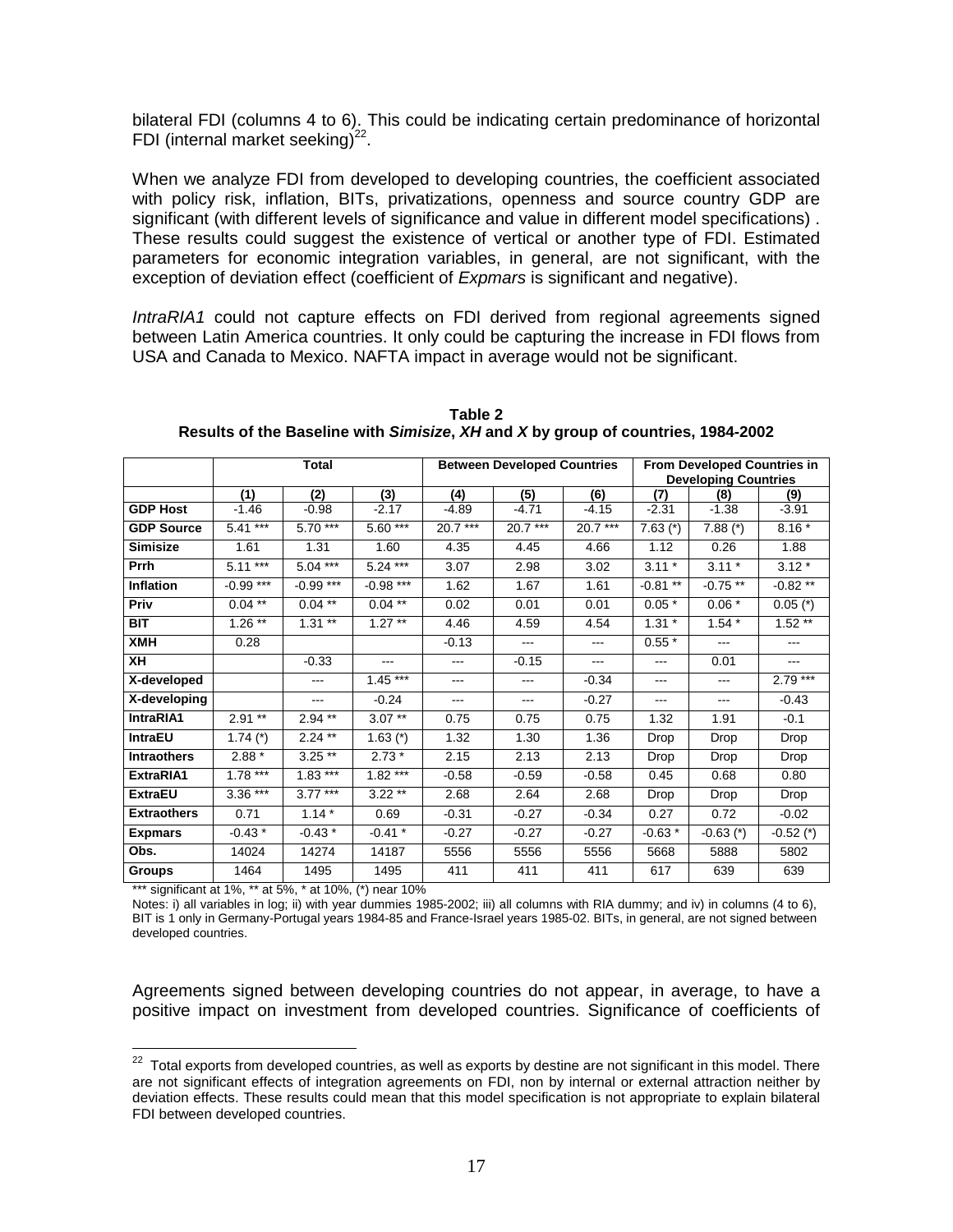*ExtraRIA1* and *Extraothers* supports this fact. Only trade dynamics, independently of agreements, seems to have impacted on FDI.

When we differentiate by export destine (column 9), exports to developed countries are positive and significant. This would indicate the predominance of FDI resource seeking or the existence of logic of "export platform" associated with non horizontal forms of FDI.

The estimations of baseline considering export of host countries differentiated by type of goods – commodities and manufactures- are presented in table 3 and they seem to reinforce previous result. Export of commodities or more intensive in natural resources (*Xfood*) is positive and significant, while export of manufactured goods or with higher technological contents (*X-manuftotal*) is not significant (column 1).

This result is similar in the case of FDI from developed countries in developing countries (column 4), where in addition exports of manufactures are significant and negative. None of these variables are significant in the case of FDI between developed countries (column 3).

|                    | <b>Total</b> |             | Developed<br><b>Countries</b> | Developed in<br><b>Developing Countries</b> |            |  |
|--------------------|--------------|-------------|-------------------------------|---------------------------------------------|------------|--|
|                    | (1)          | (2)         | (3)                           | (4)                                         | (5)        |  |
| <b>GDP Host</b>    | $-0.32$      | 0.08        | $-4.89$                       | 0.44                                        | 1.53       |  |
| <b>GDP Source</b>  | $5.66***$    | 3.77 $(*)$  | $20.7***$                     | $6.98$ (*)                                  | 1.2        |  |
| <b>Simisize</b>    | 1.98         | 2.49        | 4.35                          | 1.22                                        | 5.87 $(*)$ |  |
| Prrh               | $5.17***$    | $4.71***$   | 3.07                          | $3.82**$                                    | 4.67 **    |  |
| <b>Inflation</b>   | $-1.01***$   | $-1.62***$  | 1.62                          | $-0.77**$                                   | $-1.28***$ |  |
| Priv               | $0.04***$    | $0.03*$     | 0.02                          | $0.05$ (*)                                  | 0.04       |  |
| <b>BIT</b>         | $0.94$ (*)   | 0.73        | 4.46                          | $1.17*$                                     | 1.19 $(*)$ |  |
| X-food             | $0.87$ (*)   | 0.54        | ---                           | $1.42*$                                     | 0.94       |  |
| X-mining           | $-0.1$       | 0.09        |                               | $-0.48$                                     | $-0.33$    |  |
| X-manuftotal       | $-0.42$      | ---         | ---                           | $-1.07$ (*)                                 | ---        |  |
| X-chemicals        | ---          | $-1.04$ (*) |                               |                                             | $-1.04$    |  |
| X-machequip        | ---          | $-0.63*$    | ---                           | ---                                         | $-0.99**$  |  |
| X-textil           | ---          | $1.98***$   | ---                           | $---$                                       | $2.33***$  |  |
| IntraRIA1          | $3.22***$    | $-0.52$     | 0.75                          | 2.37                                        | $-0.83$    |  |
| <b>IntraEU</b>     | $1.99*$      | 0.20        | 1.32                          | Drop                                        | Drop       |  |
| <b>Intraothers</b> | $3.18**$     | 0.56        | 2.15                          | Drop                                        | Drop       |  |
| ExtraRIA1          | $2.02***$    | 0.80        | $-0.58$                       | $1.51*$                                     | $1.67$ (*) |  |
| <b>ExtraEU</b>     | $3.55***$    | 0.53        | 2.68                          | Drop                                        | Drop       |  |
| <b>Extraothers</b> | $1.01$ (*)   | $-0.67$     | $-0.31$                       | 0.97                                        | $-0.64$    |  |
| <b>Expmars</b>     | $-0.39$ (*)  | $-0.17$     | $-0.27$                       | $-0.51$                                     | $-0.17$    |  |
| Obs.               | 13910        | 10742       | 5556                          | 5559                                        | 4560       |  |
| <b>Groups</b>      | 1486         | 1483        | 411                           | 635                                         | 633        |  |

**Table 3 Results of the Baseline with** *Simisize* **and** *X* **by group of countries and type of goods, 1984-2002** 

significant at 1%, \*\* at 5%, \* at 10%, (\*) near 10%

Notes: i) all variables in log; ii) with year dummies 1985-2002; iii) all columns with RIA dummy; and iv) *X-chemicals* and *X-machequip*: 1990-2002.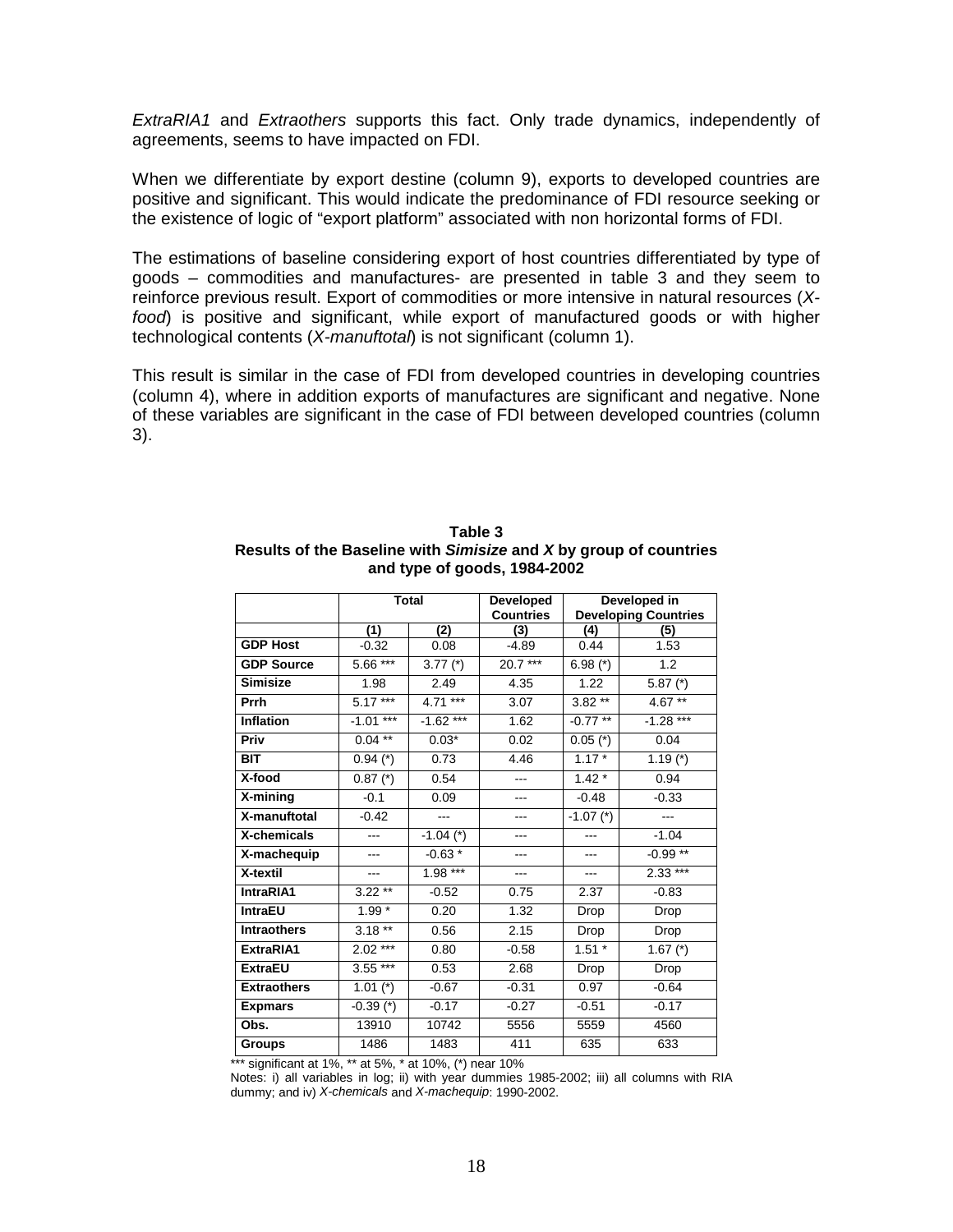Finally, in estimations carried out including in the model exports desegregated by type of manufactured goods (*X-textil*, *X-chemical, X-machequip*) (column 2), host country exports in goods intensive in labor (*X-textil*) result significant and positive to explain bilateral total FDI flows increase. Exports of other goods with greater technological contents or with greater added value (as *X-chemical* and *X-machequip*) present a significant and negative relation $^{23}$ . This result is similar to the case of FDI from developed countries in developing countries (column  $5)^{24}$ .

Previous results suggest that open expansion forms with resource seeking strategies (natural resources and cheap labor) concentrate the majority of bilateral FDI from developed to developing countries. This FDI is related to TNCs strategies of bigger integration, strategies that are being significant since the last decade of Twenty Century.

### **4.2 Winners and Losers**

 $\overline{\phantom{a}}$ 

The results of the model estimated to the analysis of winner and losers are presented in table 4. The model was estimated with fixed effects by bilateral relationship (columns 1, 3 and 5) and with country dummies (columns 2, 4 and 6) including other variables usually used in gravity models. In fixed effects columns, country effects were contrasted with general variables *IntraRia1* and *ExtraRia1*.

Taking into account the first group of variables (dummies), MERCOSUR seems to have created significant intra-bloc FDI flows, even though the available information is poor and it does not allow us to identify FDI flows to Argentina and Uruguay from other MERCOSUR countries. Brazil seems to have captured internal FDI flows.

In regard to external FDI creation some MERCOSUR countries have differences in their behavior as FDI receptors. Brazil could be the "winner" inside the bloc and Argentina could be clearly the "loser". This differentiated behavior indicates that while FDI flows increased in Brazil during the period ahead of Brazilian economic and policy determinants and go beyond the general effect of *ExtraRIA1;* FDI flows to Argentina would have a tendency to decrease given that *Dargextra* coefficient is negative and greater than *ExtraRIA1*. In this period, investors reduced their FDI flows to Argentina which were located below their growth potential. In the estimation without fixed effects the results are a few different: Uruguay emerges as the single possible winner, while Argentina and Paraguay would be receiving lower flows from extra-bloc than their capability<sup>25</sup>.

 $23$  This model specification reduces the number of observation and some explanatory variables lose significance (*GDP*s, *BIT* and all integration variables).<br><sup>24</sup> In the case of FDI between developed countries, no one of these variables was significant, confirming the

result commented before.

 $25$  In this estimation, when we consider the cross section model that is when we emphasize why investors select one or another country and not the FDI temporal evolution, *Simesize* variable is significant showing the importance of internal market size for investors' decision while MERCOSUR does not appear like a relevant determinant in extra-bloc investors' decision to invest in Brazil. However, as it is shown in fixed effect model, MERCOSUR could have contributed to determine temporal evolution of Brazil's FDI inflows. The perception of Uruguay as a possible "winner" differs with results obtained in previous works.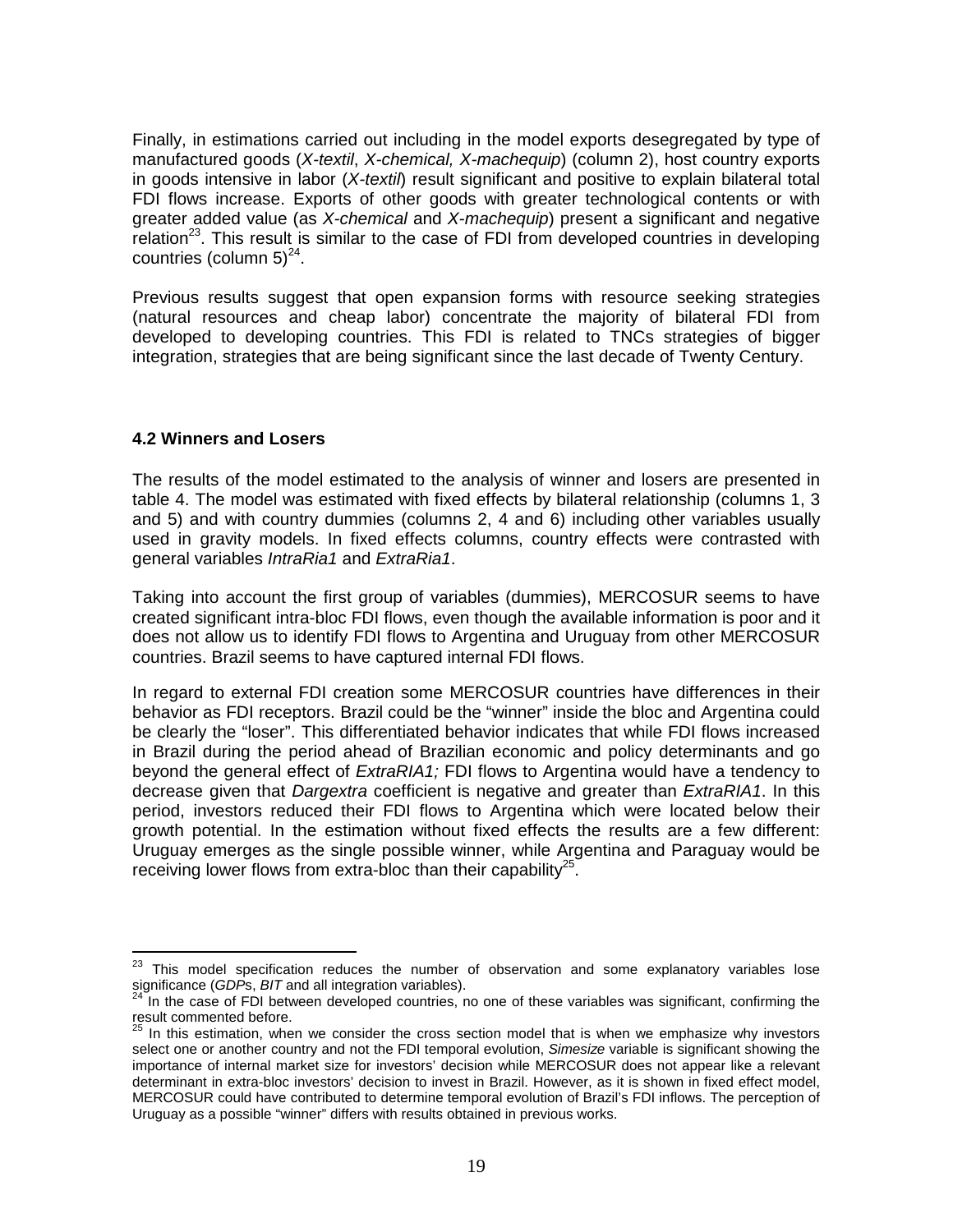|                           | <b>MERCOSUR countries</b><br>with dummies |             | <b>MERCOSUR countries with relative size</b> |            |                        |                   |
|---------------------------|-------------------------------------------|-------------|----------------------------------------------|------------|------------------------|-------------------|
|                           | (1)                                       | (2)         | $\overline{3}$                               | (4)        | (5)                    | (6)               |
| <b>GDP Host</b>           | $-1.23$                                   | $-1.63$     | $-1.21$                                      | $-1.62$    | $-1.20$                | $-1.61$           |
| <b>GDP Source</b>         | $5.28***$                                 | $6.04***$   | $5.28***$                                    | $6.04***$  | $5.27***$              | $6.05***$         |
| <b>Simisize</b>           | 1.18                                      | $0.63***$   | 1.19                                         | $0.63***$  | 1.19                   | $0.63***$         |
| Prrh                      | $5.35***$                                 | $5.36***$   | $5.35***$                                    | 5.36 ***   | $5.40***$              | $5.42***$         |
| Inflation                 | $-1.05***$                                | $-0.98***$  | $-1.05***$                                   | $-0.98***$ | $-1.05$ ***            | $-0.98$ ***       |
| Priv                      | $0.04***$                                 | $0.03*$     | $0.04***$                                    | $0.03*$    | $0.04**$               | $0.03$ $^{\star}$ |
| <b>BIT</b>                | $1.51***$                                 | $0.82**$    | $1.50***$                                    | $0.82**$   | $1.52***$              | $0.82**$          |
| <b>XMh</b>                | $0.42*$                                   | $0.38 *$    | $0.42*$                                      | $0.38 *$   | $0.42 *$               | $0.38 *$          |
| IntraRIA1                 | 1.97                                      | $1.63*$     | 1.96                                         | $1.62*$    | 0.07                   | $0.06*$           |
| <b>IntraEU</b>            | 1.72 $(*)$                                | 0.99        | 1.72 $(*)$                                   | 0.99       | $0.05$ (*)             | 0.03              |
| <b>Intraothers</b>        | $2.72*$                                   | $1.98*$     | $2.72*$                                      | $1.98*$    | $0.10$ (*)             | $0.07 *$          |
| ExtraRIA1                 | $1.63***$                                 | $1.80***$   | $1.63***$                                    | $1.79***$  | $0.06***$              | $0.06***$         |
| <b>ExtraEU</b>            | $3.25**$                                  | 1.25        | $3.25**$                                     | 1.25       | $0.11***$              | 0.04              |
| <b>Extraothers</b>        | 0.64                                      | 0.42        | 0.64                                         | 0.42       | 0.02                   | 0.01              |
| Dargintra/Argintra        | Drop                                      | Drop        | Drop                                         | Drop       | Drop                   | Drop              |
| <b>Dbraintra/Braintra</b> | $7.74*$                                   | $7.63***$   | $1.82*$                                      | $1.79***$  | $1.85*$                | $1.81***$         |
| Dparintra/Parintra        | $-0.15$                                   | $-0.58$     | $-0.09$                                      | $-0.55$    | $-0.07$                | $-0.59$           |
| Duruintra/Uruintra        | Drop                                      | Drop        | Drop                                         | Drop       | Drop                   | Drop              |
| Dargextra/Argextra        | $-3.99**$                                 | $-3.80**$   | $-1.13*$                                     | $-1.07**$  | $-1.13*$               | $-1.07**$         |
| Dbraextra/Braextra        | $3.34**$                                  | 1.88        | $0.79**$                                     | 0.45       | $0.80**$               | $0.47$ (*)        |
| Dparextra/Parextra        | $-3.92$                                   | $-3.66$ *** | $-5.72$                                      | $-5.38$    | $-5.72$                | $-5.37**$         |
| Duruextra/Uruextra        | 3.59                                      | 4.15 $(*)$  | 3.14                                         | 3.66       | 3.14                   | 3.67              |
| <b>Distance</b>           | ---                                       | $-2.01***$  | $\qquad \qquad \cdots$                       | $-2.01***$ | $\qquad \qquad \cdots$ | $-2.01$ ***       |
| Language                  |                                           | $1.92***$   |                                              | $1.92***$  |                        | $1.92***$         |
| Contiguity                |                                           | $0.81 *$    |                                              | $0.81 *$   |                        | $0.81 *$          |
| <b>Expmars</b>            | $-0.47$ *                                 | $-0.48**$   | $-0.47*$                                     | $-0.48**$  | $-0.47$ *              | $-0.48**$         |
| Obs.                      | 14024                                     | 14024       | 14024                                        | 14024      | 14024                  | 14024             |
| <b>Groups</b>             | 1464                                      |             | 1464                                         |            | 1464                   |                   |

**Table 4 Results by MERCOSUR countries: Winners and Losers** 

\*\*\* significant at 1%, \*\* at 5%, \* at 10%, (\*) near 10%

Note: i) With bilateral fixed effects: columns 1, 3 and 5; ii) without bilateral fixed effects and with dummies by country and other variables (language, distance and contiguity): columns 2, 4 and 6; iii) RIA-dummy: columns 1 to 4; iv) the interaction between the RIA dummy variables and the log of the respective extended market of the RIA to which the host country belong: columns 5 and 6.

Estimations with the second group of variables (relative size) have similar results but less magnitude in internal and external FDI creation. This would suggest a better adjust that estimation with the first group of variables.

External creation of FDI flows would be concentrated in Brazil (significant and positive variable) and would be reduced in Argentina (significant and negative variable). These results would indicate that as Brazil amplified its relative size inside MERCOSUR-RIA (especially among 1998-2002), increased FDI inflows to this country were significant, while relative participation loss of Argentina would be associated to less FDI levels in relation to those received by Brazil $^{26}$ .

 $\overline{\phantom{a}}$ <sup>26</sup> In this case, estimations without fixed effects are similar to those already commented. MERCOSUR would be determining FDI movement more than the option of Brazil as FDI localization. With all other variables equal,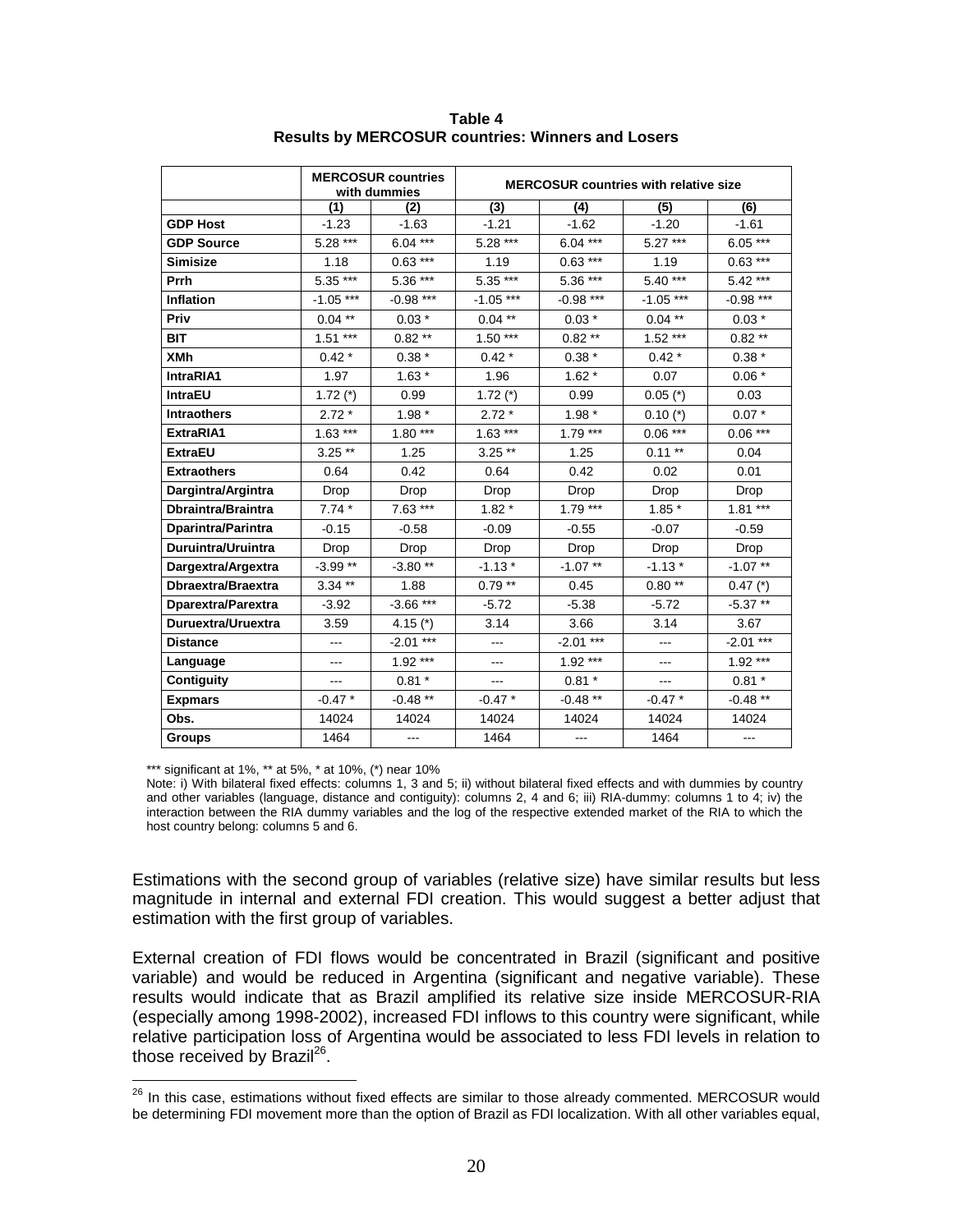Estimations from the basic model were done including exports from the region and from the four MERCOSUR countries as well as export destination (developed and developing countries). The objective of these estimations was to find some issues that allow us to identify types of FDI leading regional inflows and to link this FDI typology with potential winners and losers in an enlarged integration process.

The results presented in table A-3 of the annex suggest that the increase of MERCOSUR exports to developed countries has been a significant enlighten factor in the growth of FDI flows. The opposite happens with exports to developing countries. These results could be indicating that investment in MERCOSUR has some grade of integration between its trade flows and FDI. In this way, if integration agreement between MERCOSUR and NAFTA as well as MERCOSUR and EU would materialize, the region could receive enlarged FDI inflows associated with trade flows. Not all MERCOSUR countries have the same behavior. While these considerations to the whole MERCOSUR are analogous for Brazil, in Argentina trade flows seems to have a decreased effect on FDI inflows. The last would be explained by a major influence of internal market and privatization of public services process as determinant of FDI received by Argentina in this period. In Paraguay as well as in Uruguay trade flows were not significant.

These results would be reasserting that Brazil and Argentina would be winners, but with the differences formerly specified between both countries. FDI in Brazil appears more integrated with positive trade flows to source countries. The role of trade openness as FDI determinant was identified and analyzed in Bittencourt and Domingo (2002). A similar result was obtained with a different econometric approach: exports and trade openness to extra-zone are determinants of FDI inflows<sup>27</sup>.

<sup>-</sup>FDI in Brazil grows more than in other MERCOSUR countries. It is known that in the second middle of nineties (Laplane et al., 2002) Brazil receives important FDI inflows by M&A, particularly in public services privatizations. May be our variable *Priv* is not enough to describe the importance of this phenomenon that is contemporary with MERCOSUR dummy, so this factor could be partly influencing this last variable. 27 This result that seems more or less contradictory with the predominance of "market seeking" FDI identified in

other works, can be nuanced by two reasons. Firstly we have already mentioned that when we analyze the model with fixed effects in each bilateral relationship we are jutting out the estimation "with in", the movement of each relationship, more than the capacity to capture the level or absolute amount. Secondly it is possible that it could be an endogeneity problem between exports and GDP, a key issue in our previous work but that seems to be not important in present work as, in general, host country GDP is not significant.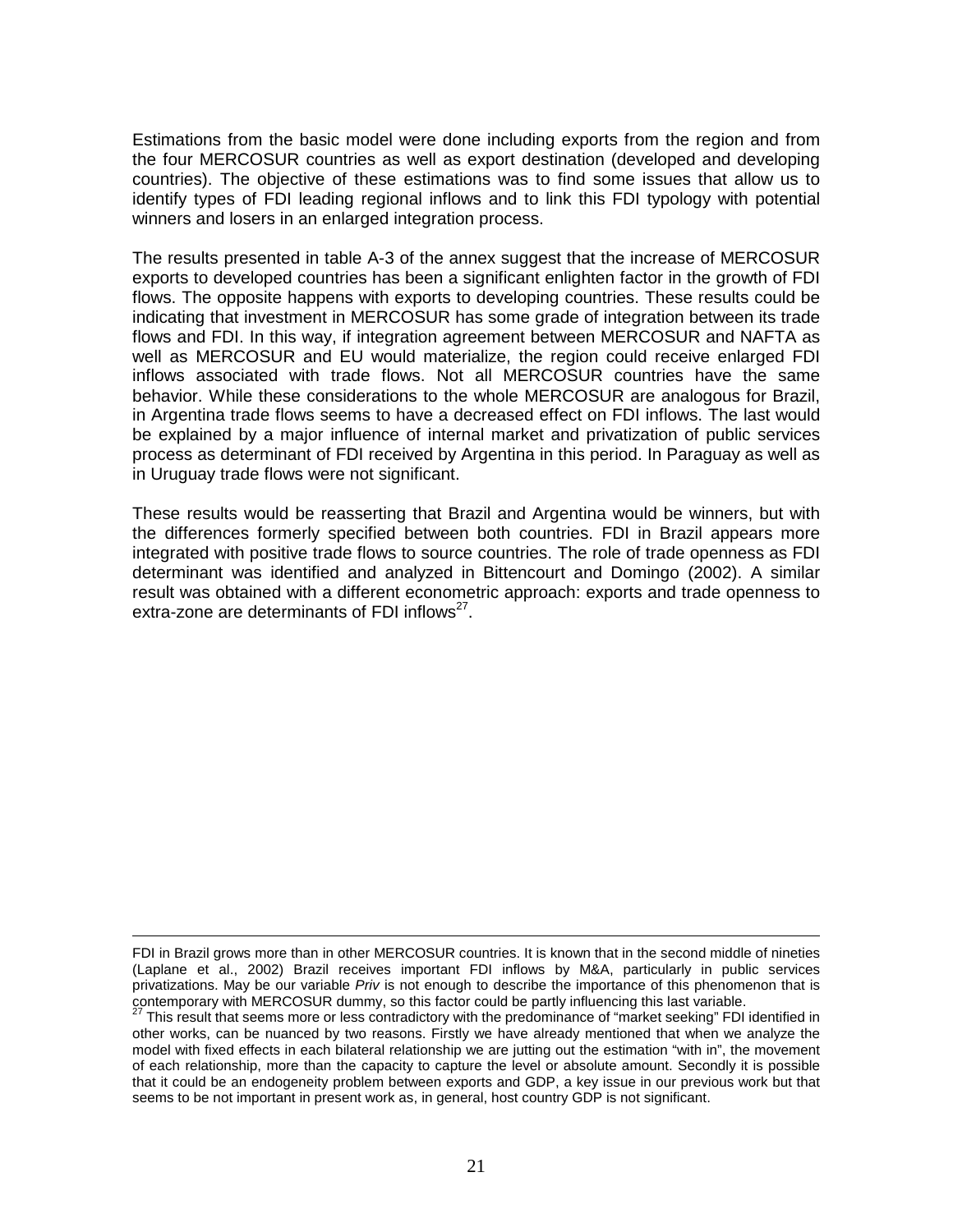### **5. CONCLUSIONS**

A first interesting issue that results from the analysis is that host country GDP has not a significant coefficient, when internal market size and dynamics are the most significant variables in FDI determinant studies. This fact would be indicating a change in FDI forms from horizontal to vertical and/or complex. The form that FDI among countries adopts allows us to profile winners and losers related to FDI flows in the framework of regional integration agreements.

Other result that reinforce previous one is the positive relationship between FDI flows and trade openness (*XMH*). The variable which measure FDI internal creation effect for EU countries (*IntraEU*) loses significance when we include variable *XMH* in the model, because the principal market of EU exports is the own region and intra-European trade operates as determinant of trade openness which has a positive effect on FDI flows. This result indicates that one of the principal determinants of FDI flows would be the increase of trade flows (as a consequence of integration agreement or through other factors). When we evaluate possible agreements to enlarge MERCOSUR integration, this behavior must be taken into account. If this enlargement implies increased trade flows, they could have associated increased FDI flows. The sign of the agreement is not sufficient to increase FDI inflows, thus it is necessary a previous or simultaneous change in MERCOSUR countries' strategy of predominant international insertion.

When we reduce the period of analysis to remove distortions generated by the process of mergers and acquisitions developed in the nineties, the results show that FDI increase could be associated to external creation of FDI in countries that would integrate FTAA as well as in EU. At the same time it is observed a greater elasticity of bilateral FDI flows related to foreign trade.

Horizontal FDI (oriented to internal market) would predominate in bilateral flows among developed countries; elasticity associated to GDP of source country is the only significant variable to explain movement of FDI flows. In FDI flows between developed and developing countries, other variables besides GDP of source country are significant: trade openness, politic risk, privatizations, inflation and bilateral investment treaties (*BITs*), so these results would indicate that horizontal forms of transnational expansion are not the principal determinants of bilateral FDI movements.

Previous hypothesis would be supported in the results obtained when we differentiate exports of host countries by type of good. In the case of FDI among developed countries none export variables were significant. In FDI from developed to developing countries, the results show that open expansion forms of "resource seeking" type (natural resources and labor) would be predominant to explain the pattern of FDI movement. This means that TNCs would develop strategies of greater integration which have been most important since the last decade of XX Century. In this case the variation of total exports is positive and significant as well as exports of primary or more intensive in natural resources goods, but exports of industrial or with greater technological content goods seems to impact negatively and significantly in the increase of bilateral FDI flows. May be, complex international integration forms are progressing slower than we have foreseen in other works or these variables are not the best to capture this impact.

Previous results could be indicating that if ALCA and MERCOSUR-EU agreements would increase trade flows –as is foreseeable- and those flows would have a positive impact on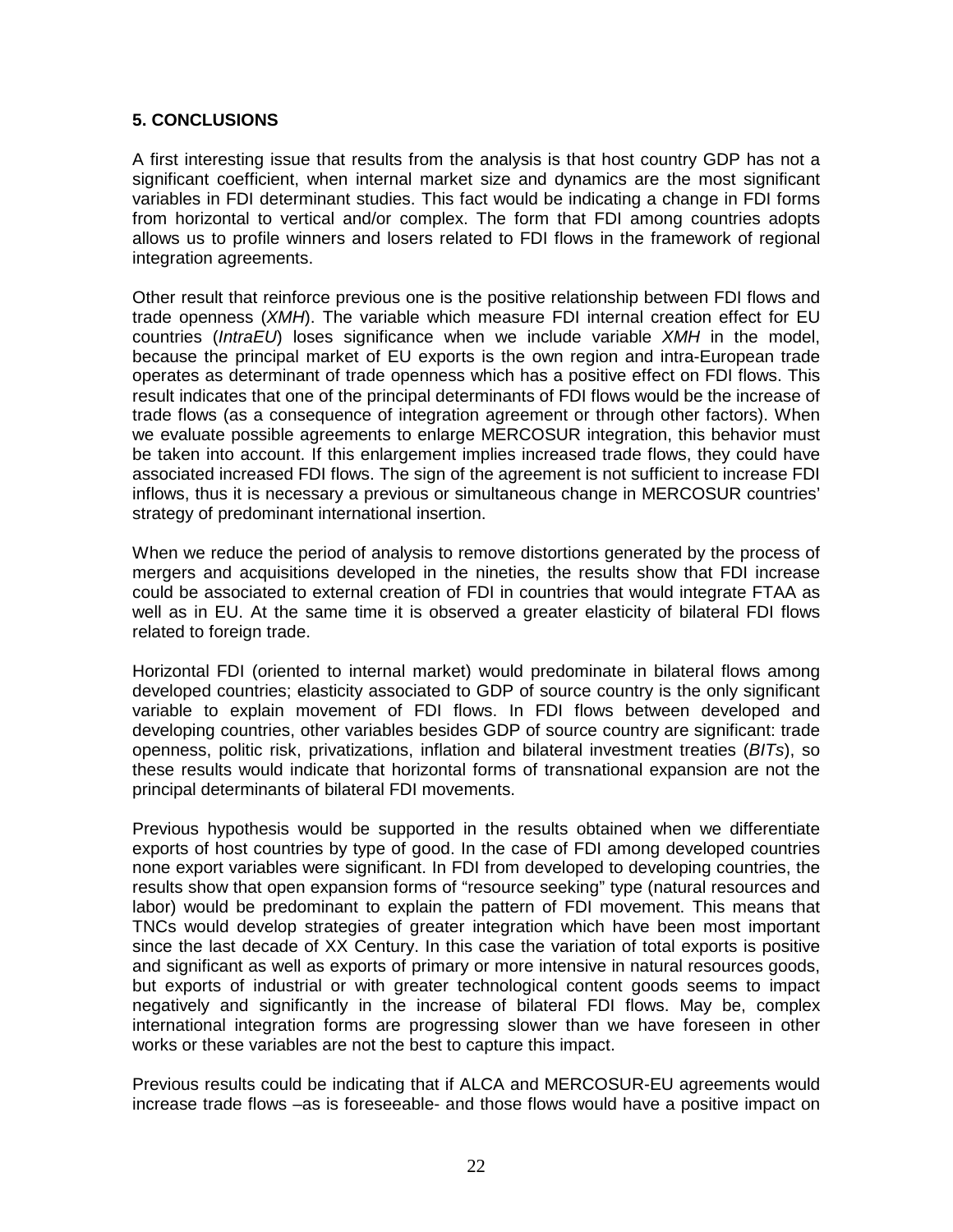FDI flows, predominant forms of expansion would be open/resource seeking forms, since these agreements implies relationships between developed and developing countries.

In relation to the analysis of the countries that would be winners or losers as attractors of FDI in the framework of regional integration agreements, principally in MERCOSUR, the estimation results, using a special methodological approach (inclusion of specific attraction variables) show that there are differential behaviors per country. Brazil would be the only "winner" inside the bloc and Argentina would be probably the "loser" when we consider external creation of FDI. With the rest of the model's variables equals, particularly *ExtraRIA1* effect, FDI flows would increase in Brazil over general determinants during the period and foreign investors in Argentina would tend to place decreased investments related to Argentina's potential.

On the other hand, in small economies results are not so significant, but they would be showing a situation where Uruguay is near to be a "winner" and Paraguay a "loser", both in relation to its potential defined by the movement of other variables.

A significant factor, in FDI flows increase in MERCOSUR countries, has been the exports growth from the bloc to developed countries. This would indicate that investment in the region has a certainly correlation degree with trade flows from MERCOSUR countries. If integration agreements with EU as well as with NAFTA would be materialized, MERCOSUR would receive increasing FDI flows associated with additional trade flows that these agreements could generate. These considerations for the whole MERCOSUR are applied to Brazil; while in Argentina the principal FDI determinants would be internal market and privatization of public services process (trade flows seem to affect FDI flows in a decreasing form). Previous results would be reaffirming that Brazil would be a "winner" and Argentina a "loser" (trade flows are not significant in FDI to Paraguay and Uruguay).

The results of winners and losers analysis are not sufficiently robust to allow us to project potential impacts of ALCA and EU agreements on FDI flows to MERCOSUR countries, starting from variables that represent existing integration agreements using dummies or "*extended market*". The gravitational model does not capture in an appropriate way phenomena or FDI forms that had a great weight during the period of analysis. In the other hand, it is very difficult to include control variables in these models, taking into account that there are not countries comparable to those of MERCOSUR that have previous experience in enlarged agreements with EU or NAFTA.

On the contrary, the identification of FDI forms that lead bilateral relationships seems to offer a better option to project the effects of agreements with North countries. Particularly, it would be possible to establish a link between trade flows potential increase and FDI that would receive MERCOSUR countries, if we associate the agreements with a change in actually dominant FDI forms in MERCOSUR, from horizontal to vertical or complex (the last associated with trade flows, in developing countries perspective). The results sustain the hypothesis that trade flows growth is the determinant of a great part of intra-European FDI (and probably of FDI received by Mexico when this country integrated the NAFTA), more than the sign of the integration agreement. In other words, if the integration agreement does not generate new trade flows (before, simultaneously or as a consequence of FDI received), it will be difficult to increase FDI flows in a significant way.

How this structure of winners and losers could be modified if ALCA and MERCOSUR-EU agreements are signed and applied? How many countries would be in better conditions to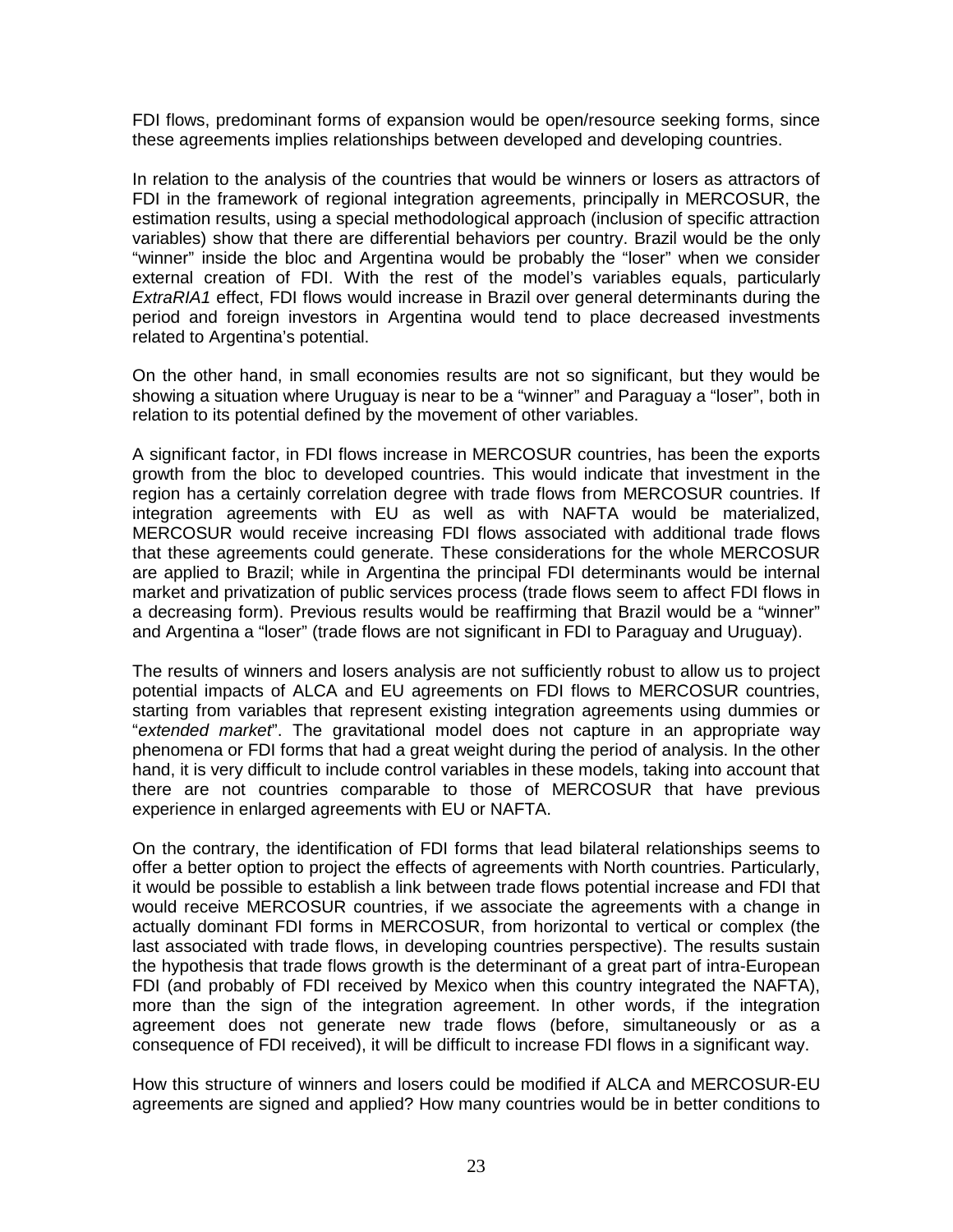make a change towards export strategies, those that would be beneficiated by integration agreements?

About these questions we can only offer some tentative answers related to future most likely stages. A possibility is that ALCA and EU agreements expand differences in external capture of FDI, and Brazil and Uruguay tend to strengthen as winners while Argentina and Paraguay as losers.

Brazil, on the base of its greater industrial development and sustained in the development of internal scale economies, could present a major potential to go from "market seeking" strategies of TNCs' affiliates to strongly exports strategies, supported by exports to other developing countries and some specialized exports to developed countries.

Uruguay with its potential related to its geographical location as entry and exit to MERCOSUR as well as a better development of its natural resources could move towards vertical or complex strategies. The principal problem could be to induce entry TNCs to produce goods with greater value added in the framework of their vertical strategies that are dominants in this country. This could avoid or compensate the tendency of FDI natural resource oriented to generate "enclaves".

Argentina appears as an intermediate situation case. Its potential transformation to export strategies, beyond natural resources, seems to depend increasingly on the possibility of obtaining scale economies inside MERCOSUR. Nowadays, this situation appears as very complicated.

The central problem for Argentina and Uruguay consist in their very low average long run growth rates related strongly to volatility of both economies (Bittencourt, 2003c). To those countries, which economies are particularly interconnected, a greater integration to MERCOSUR, principally with Brazil, is a key aspect for a possible industrial development (Bittencourt, 2003b).

Paraguay is the most concerned case by its intra-territoriality, poverty levels, recently economic evolution and high levels of informality of its economy. These issues make Paraguay as the country with less potential to capture FDI related to other bloc's members.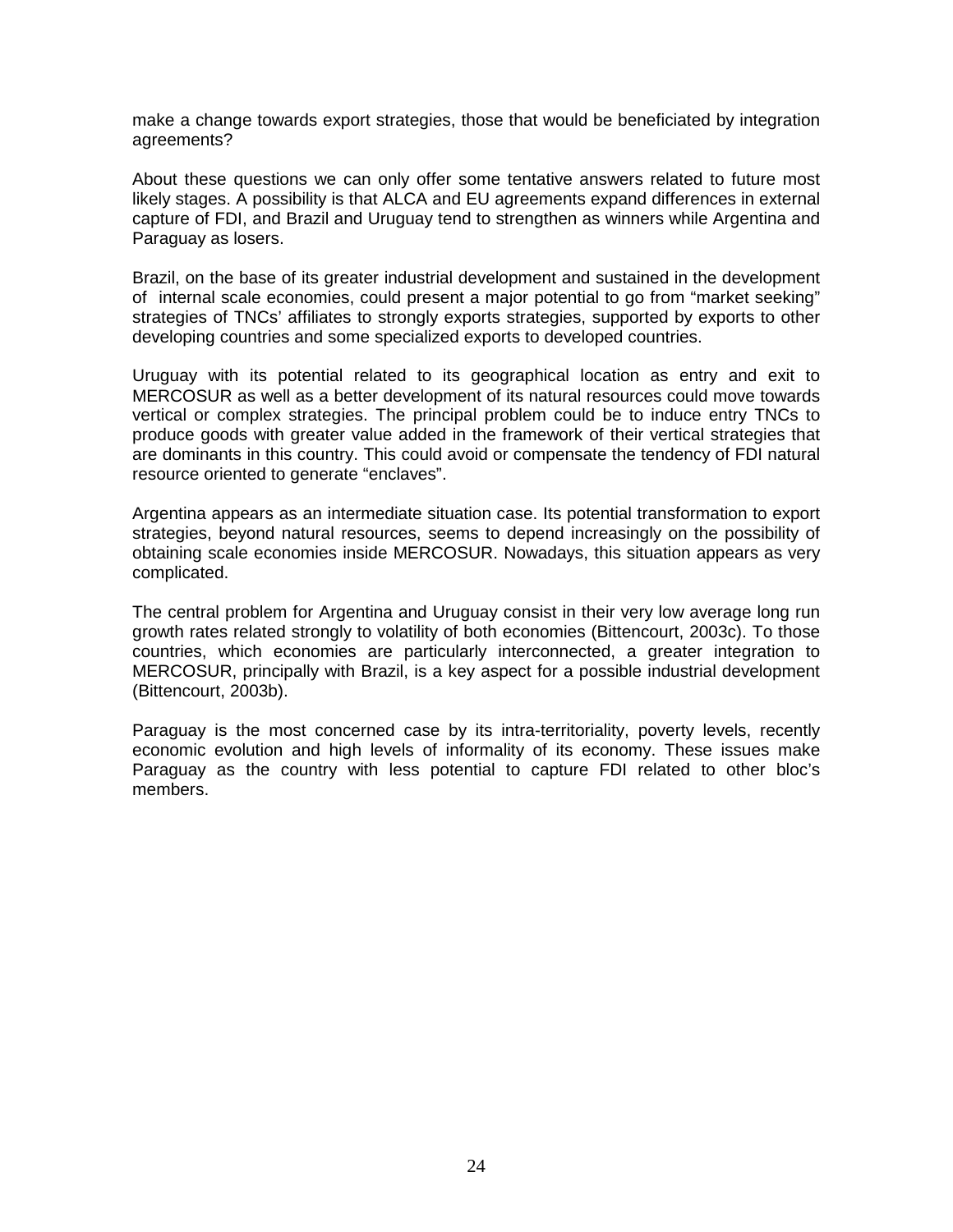### **REFERENCES**

Bittencourt, Gustavo (2003a): Inversión extranjera y restricción externa en el MERCOSUR: conclusiones preliminares y temas de investigaciones; en Nova Economia Vol. 13, No.1 January-June, Belo Horizonte, Brazil.

Bittencourt, Gustavo (2003b): Complementación productiva industrial y desarrollo en el MERCOSUR, Departamento de Economía, Facultad de Ciencias Sociales, Documento de Trabajo No. 15/03, December, Montevideo.

Bittencourt, Gustavo (2003c): Escenarios para la economía uruguaya en las próximas dos décadas: una aproximación, Departamento de Economía, Facultad de Ciencias Sociales, Documento de Trabajo No. 16/03, December, Montevideo.

Bittencourt, Gustavo and Domingo, Rosario (2002):

Blömstrom, Magnus and Ari Kokko (1996): "Multinational Corporations and Spillovers", Working Paper Series in Economics and Finance No. 99, Stockholm School of Economics.

Laplane, M. (coordinador) (2005): *Efecto derrame de las empresas transnacionales en los países del MERCOSUR.* Siglo XXI, in press.

Markusen, J.R. (2003): *Multinational Firms and the Theory of International Trade,* The MIT Press, Cambridge.

Markusen, J.R. and Maskus, K. (2001): "General-Equilibrium Approaches to the Multinational Firm: A Review of Theory and Evidence", NBER Working Paper 8334, Cambridge.

Trajtenberg, R. y Vigorito, R. (1981): Economía política en la fase transnacional: algunas interrogantes, ILET, Mexico.

UNCTAD (1998): *World Investment Report 1998. FDI Policies for Development: National and International Perspectives*, Geneva*.* 

UNCTAD (1993): *World Investment Report 1993.Transnational Corporations and Integrated International Production,* Geneva

Yeaple, Stephen R. (2003): "The Complex Integration Strategies of Multinationals and Cross Country Dependencies in the Structure of Foreign Direct Investment", mimeo, Department of Economics, University of Pennsylvania.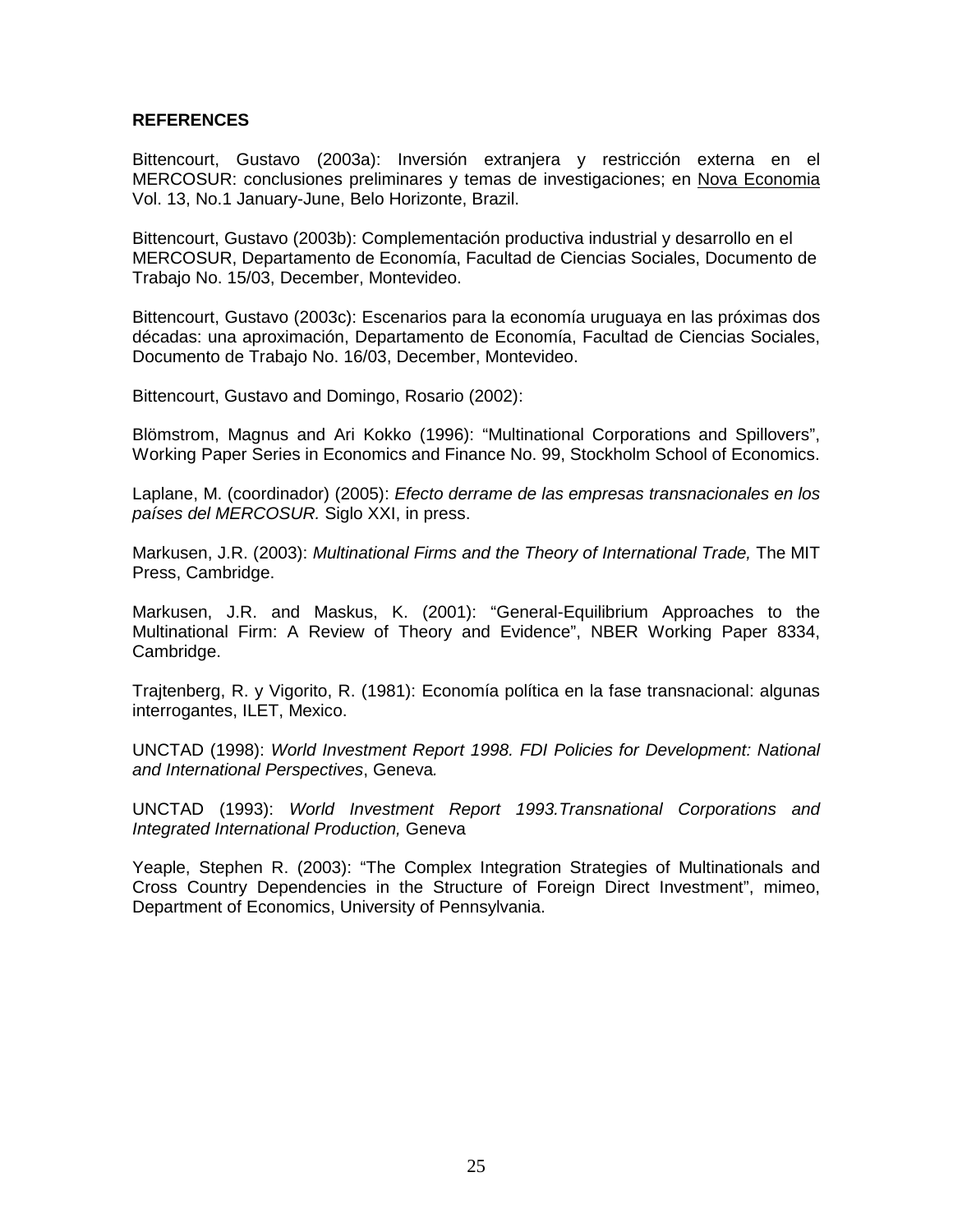### **ANNEX 1: Estimations with positive FDI**

Here we present the estimation's results using only positive bilateral FDI flows (table A-1). Between 1998 and 2001, important negative bilateral FDI flows can be observed, principally among developed countries, specifically among European countries. This phenomenon would be showing movements associated with the wave of mergers and acquisitions among major TNCs observed in the period. To reduce the weight of this transitorily phenomenon we estimated the model only with positive FDI flows<sup>28</sup>.

This exercise is intended to explain why host GDP is not significant in the model. In some way, if model with positive FDI flows would be applicable, it would implicate that the specification that we are using is adequate to capture the reasons that explain why investors increase their flows to countries where they are already installed (FDI reinvestment), but it is not so appropriate to explain the decision to select a country for bilateral FDI (null option) as well as to understand what causes net FDI outflows.

|                    | <b>Total</b>         |                            |                                      | Developed in                   |  |
|--------------------|----------------------|----------------------------|--------------------------------------|--------------------------------|--|
|                    | <b>With Simisize</b> | Without<br><b>Simisize</b> | <b>Developed</b><br><b>Countries</b> | Developing<br><b>Countries</b> |  |
| <b>GDP Host</b>    | 0.15                 | $0.35**$                   | $1.23***$                            | $0.51*$                        |  |
| <b>GDP Source</b>  | $1.44***$            | $1.42***$                  | $2.04***$                            | $1.54**$                       |  |
| <b>Simisize</b>    | $0.41*$              |                            | 0.59                                 | $-1.11***$                     |  |
| <b>Prrh</b>        | $0.67***$            | $0.67***$                  | $0.57$ $(*)$                         | $0.98***$                      |  |
| <b>Inflation</b>   | $-0.36***$           | $-0.36$ ***                | $1.01***$                            | $-0.24$ ***                    |  |
| Priv               | $0.01***$            | $0.01***$                  | 0.01                                 | $0.01***$                      |  |
| <b>BIT</b>         | $0.42***$            | $0.41***$                  | 0.05                                 | $0.25***$                      |  |
| <b>XMh</b>         | 0.02                 | 0.02                       | $-0.73$ ***                          | $0.06$ (*)                     |  |
| IntraRIA1          | $0.61***$            | $0.61***$                  | $-0.94$ **                           | $-0.15$                        |  |
| <b>IntraEU</b>     | $0.54***$            | $0.54***$                  | 0.29                                 | Drop                           |  |
| <b>Intraothers</b> | $0.43$ **            | $0.43$ **                  | $-0.13$                              | Drop                           |  |
| ExtraRIA1          | $-0.06$              | $-0.06$                    | $-0.67***$                           | 0.06                           |  |
| <b>ExtraEU</b>     | $0.67***$            | $0.67***$                  | 0.28                                 | Drop                           |  |
| <b>Extraothers</b> | $0.15*$              | $0.15*$                    | $-0.33$                              | 0.1                            |  |
| <b>Expmars</b>     | $0.08***$            | $0.07***$                  | 0.01                                 | 0.05                           |  |
| Obs.               | 10778                | 10778                      | 4449                                 | 4370                           |  |
| <b>Groups</b>      | 1377                 | 1377                       | 401                                  | 593                            |  |

#### **Table A-1 Results of the Baseline with Simisize and XMh 1984-2002 (positive bilateral FDI)**

\*\*\* significant at 1%, \*\* at 5%, \* at 10%, (\*) near 10%

Notes: i) all variables in log; ii) with year dummies 1985-2002; iii) the interaction between the RIA dummy variables and the log of the respective extended market of the RIA to which the host country belong; and iv) ) in column of developed countries, BIT is 1 only in Germany-Portugal years 1984-85 and France-Israel years 1985-02. BITs, in general, are not signed between developed countries.

 $\overline{\phantom{a}}$  $^{28}$  We eliminate 3,246 observations: 1,593 negatives and 1,653 nulls. This determined an increase in the model explainer capacity.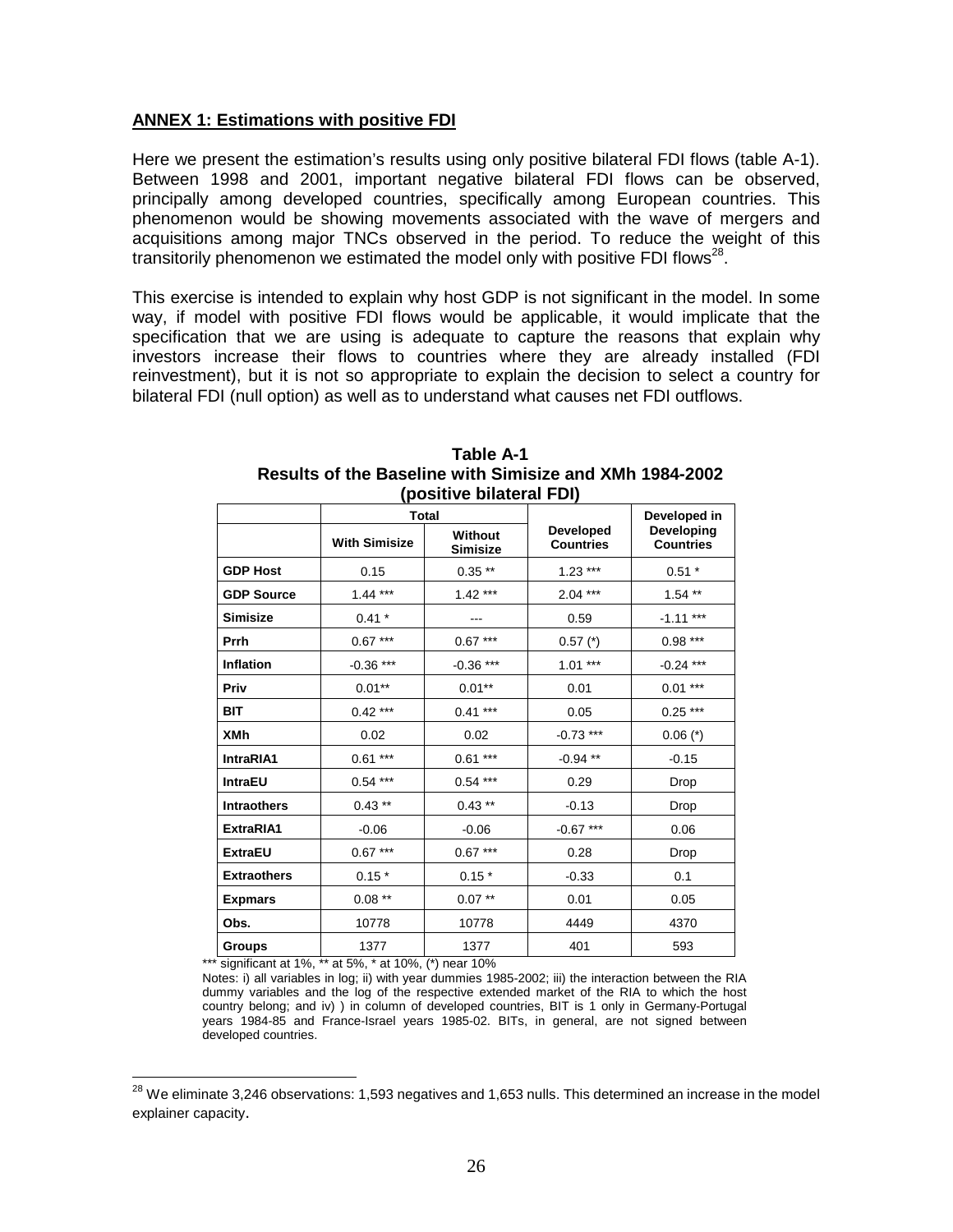In this model (with positive flows) a difference with previous formulation is that reinvestment decision is explained basically by factors associated with home market and host internal market. *Simesize* variable (column 1) and source country GDP are significant, while if we eliminate the first variable (column 2) it is the only situation where elasticity related to host country GDP is significant and with the expect sign (although with lesser value than source country GDP). In neither of both cases, openness is significant. This would support the idea that horizontal FDI is dominant in "reinvestment" decisions.

Almost all coefficients that associate integration process with FDI flows are significant but with less magnitude that those obtained in estimations with total flows. This implies more limited potential increases (probably more "rational") and it is congruent with the fact that FDI increase perspectives in integration processes are not relevant when expansion forms are "market seeking". In this case, in general, integration processes determine principally investments restructuring.

In positive FDI flows among developed countries, the dynamic of source market as well as those of host markets is predominant in the explanation of these flows, while openness is significant and with negative sign. This confirms previous results related to a possible predominance of horizontal FDI among developed countries.

In FDI flows from developed to developing countries, variables that explain integration processes are not significant.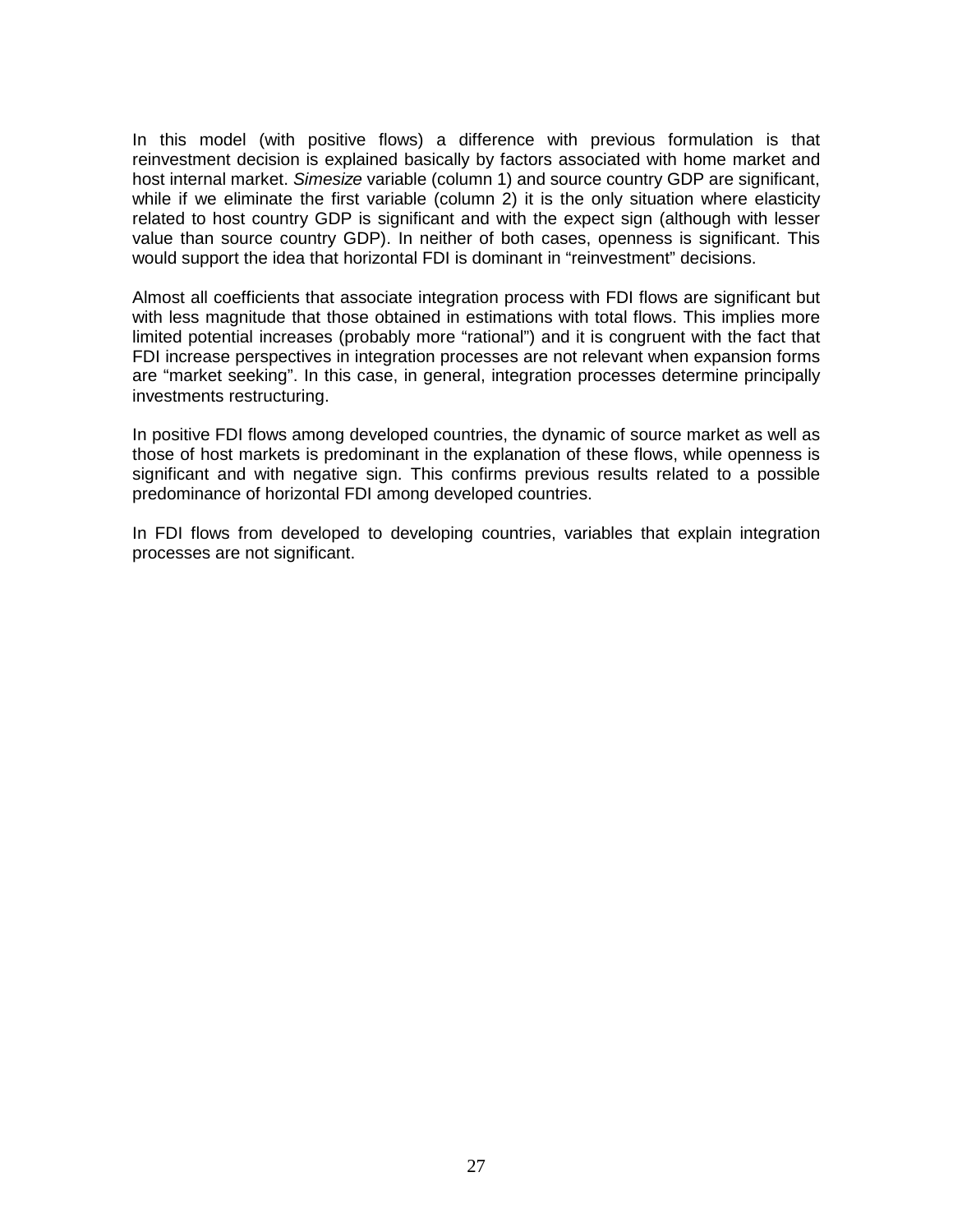### **ANNEX 2: Winners & losers; third group of specific attraction variables**

To explore an alternative methodology that contribute to capture or to identify more clearly winners and losers inside RIAs, we realized an exercise estimating the model including variables that try to measure FDI attraction of each country considering a set of country specific characteristics. We constructed internal and external FDI attraction variables for each country. Market size (*GDP Host*), increased size effect (*GDP H+RIA*), privatizations (*Priv*) and openness or trade flows (*XMH*) are considered as positive determinants while inflation (*Inflation*) and politic risk (*Prrh*) are considered as negative determinants<sup>29</sup>.

The results obtained with these variables (table A-2) were similar but or less magnitude to those achieved with the other two group of variables (table 4).

|                    | Winners and Losers |             |  |  |  |  |  |
|--------------------|--------------------|-------------|--|--|--|--|--|
|                    | (1)                | (2)         |  |  |  |  |  |
| <b>GDP Host</b>    | $-1.20$            | $-1.61$     |  |  |  |  |  |
| <b>GDP Source</b>  | $5.23***$          | $6.01***$   |  |  |  |  |  |
| <b>Simisize</b>    | 1.20               | $0.64***$   |  |  |  |  |  |
| Prrh               | $5.29***$          | $5.30***$   |  |  |  |  |  |
| <b>Inflation</b>   | $-1.07***$         | $-0.99***$  |  |  |  |  |  |
| Priv               | $0.04**$           | $0.03*$     |  |  |  |  |  |
| <b>BIT</b>         | $1.55***$          | $0.82**$    |  |  |  |  |  |
| <b>XMh</b>         | $0.40*$            | $0.37 *$    |  |  |  |  |  |
| IntraRIA1          | 1.95               | $1.94***$   |  |  |  |  |  |
| <b>IntraEU</b>     | 1.74 $(*)$         | 1.01        |  |  |  |  |  |
| <b>Intraothers</b> | $2.74*$            | $1.99*$     |  |  |  |  |  |
| ExtraRIA1          | $1.63$ ***         | $1.81***$   |  |  |  |  |  |
| <b>ExtraEU</b>     | $3.26**$           | 1.27        |  |  |  |  |  |
| <b>Extraothers</b> | 0.65               | 0.43        |  |  |  |  |  |
| A-Argintra         | Drop               | Drop        |  |  |  |  |  |
| A-Braintra         | $0.27 *$           | $0.25***$   |  |  |  |  |  |
| A-Parintra         | 0.04               | 0.11        |  |  |  |  |  |
| A-Uruintra         | Drop               | Drop        |  |  |  |  |  |
| A-Argextra         | $-0.15**$          | $-0.14**$   |  |  |  |  |  |
| A-Braextra         | $0.12**$           | 0.07        |  |  |  |  |  |
| A-Parextra         | 0.02               | 0.03        |  |  |  |  |  |
| A-Uruextra         | 0.32               | $0.29***$   |  |  |  |  |  |
| <b>Distance</b>    |                    | $-2.01$ *** |  |  |  |  |  |
| Language           |                    | $1.92***$   |  |  |  |  |  |
| <b>Contiguity</b>  |                    | $0.83*$     |  |  |  |  |  |
| <b>Expmars</b>     | $-0.47*$           | $-0.48**$   |  |  |  |  |  |
| Obs.               | 14024              | 14024       |  |  |  |  |  |
| <b>Groups</b>      | 1464               | ---         |  |  |  |  |  |

**Table A-2 Results by MERCOSUR countries: Winners and Losers** 

\*\*\* significant at 1%, \*\* at 5%, \* at 10%, (\*) near 10%

 $\overline{a}$ 

Note: i) all variables in log; ii) column (1) with RIA-dummies; and iii) column (2) without bilateral fixed effects and with dummies by country and other variables (language, distance and contiguity).

 $29$  Variables were constructed as the interaction among dummies of internal and external attraction of each country and variables that represent positive and negative determinants. Four variables for internal creation (*A-Argintra, A-Braintra, A-Parintra, and A-Uruintra*) and four for external creation (*A-Argextra, A-Braextra, A-Parextra, and A-Uruextra*) were generated.